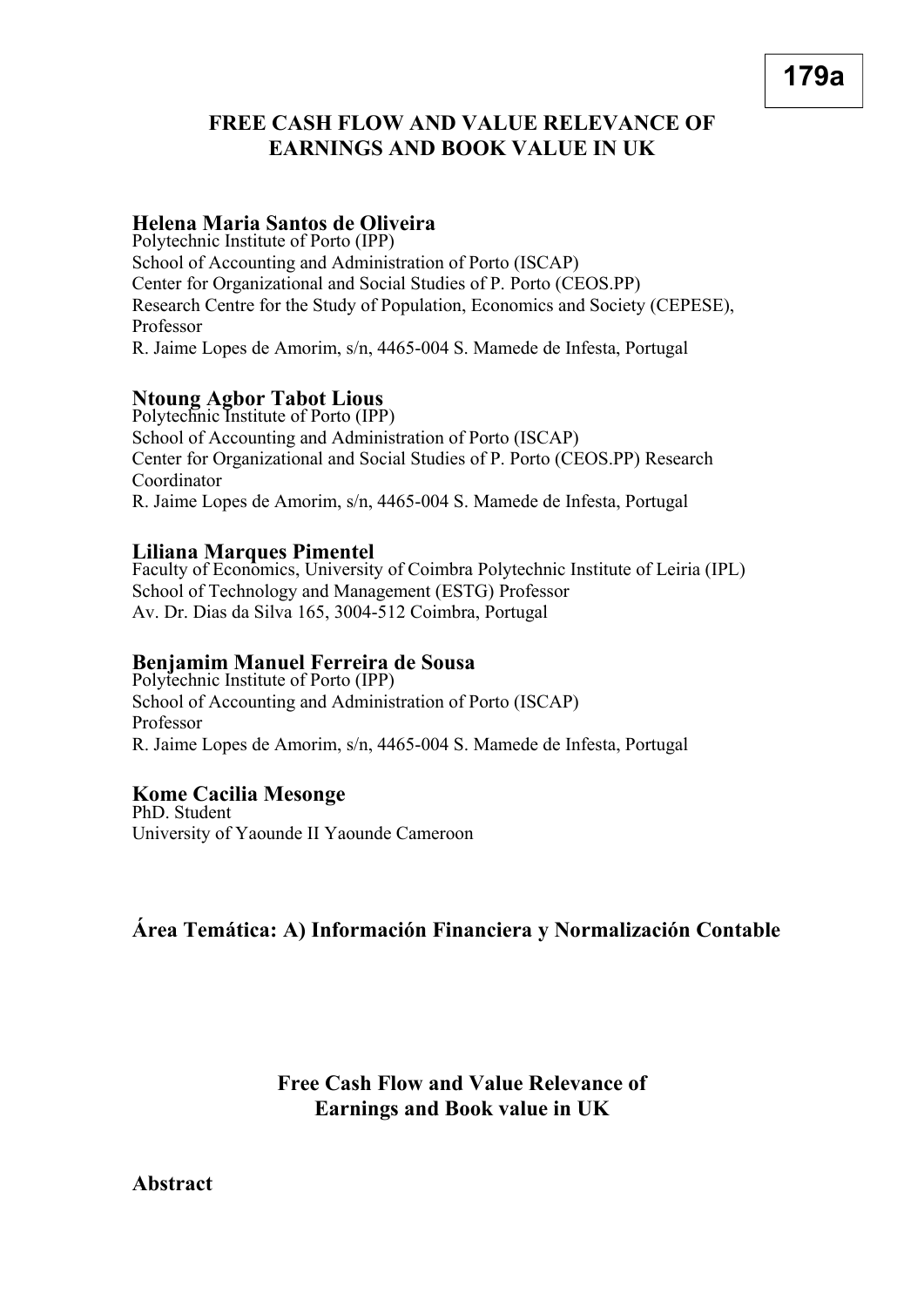The main objective of this study is to examine the interactive effect of free cash flow and value relevance of earnings and book value with share price of 100 listed construction companies in UK between 2010 and 2018 (a period of 900 firm-years). Using Myers and Majluf (1984), Ohlson's (1995) methodology, significant findings of the study are as follows: 1) findings indicates that earning per share has a stronger significant and positive interaction with book value on share price; 2) free cash flow attributable to shareholders has a adverse significant and negative interaction on earnings and book value on share price; and 3) book value is positively correlated with market price when the effects of aggregate earnings are not offset by the effects of aggregate dividend. This means that managers of these enterprises tend to increase free cash flows and ultimately the value of the enterprise by the use of earning management tools.

Keywords: Cash flow, earnings, shareholders, value

# **1. Introduction**

Recently, what a researcher chooses to study in the field of capital market is largely a function of his interaction in the efficiency of these markets. In my opinion, a retrospective view of an effective and efficiency market in which price is centered to equal intrinsic value is an inadequate conceptual starting point for market based research. This is because, the above illustration is an abstract from reality thereby failing to elucidate the richness of market pricing dynamics and the complex formation of prices in the market. However, Malkiel (2003) illustrated that whenever new information arrives in market, it is immediately reflected in the stock price thus the tomorrow's price change will reflect tomorrow's news and will be independent of the price changes today, hence should be considered as under-lay basement for market efficiency.

# *1.1 The Purpose of the study*

In this research, the primary aim is to investigate whether there a predictive interaction of the free cash flow on the relevance value of the book value per share and earnings per share on the market price. If significant, which of these factors elucidate more power explanatory for UK listed companies? The relevance value literature in the financial market research is generally consistent with the simple view that, when in equilibrium, free cash flow and earnings are equal to or have some strong interaction with the market prices, and that market returns are related in a systematic fashion to the book value. Therefore, in the financial market research, earnings have remained constant over time. Cross-sectional econometric models typically produce weak  $R^2$  test statistics and have yet to describe convincingly any underlying pattern in the interaction between free cash flow and share price in the time series context.

# *1.2 Summary of prior research*

Fama (1970) presented the efficient market theory in term of a fair game model, contended that investors can be confident that a current market price fully reflect all available information about a security and expected return based upon this price is consistent with its risk. Earlier studies have also revealed the fact that investors can take advantage of the pricing information that is specified in the financial statements to earn superfluous earning. In this view, Jensen (1986) breaks the obscurity that erupt the theory of market valuation. Since the fundamental objective of a business is to increase real shareholder value, this means increasing the net present value (NPV) of the future stream of cash flows. Financial statements must, therefore, put much more emphasis on the free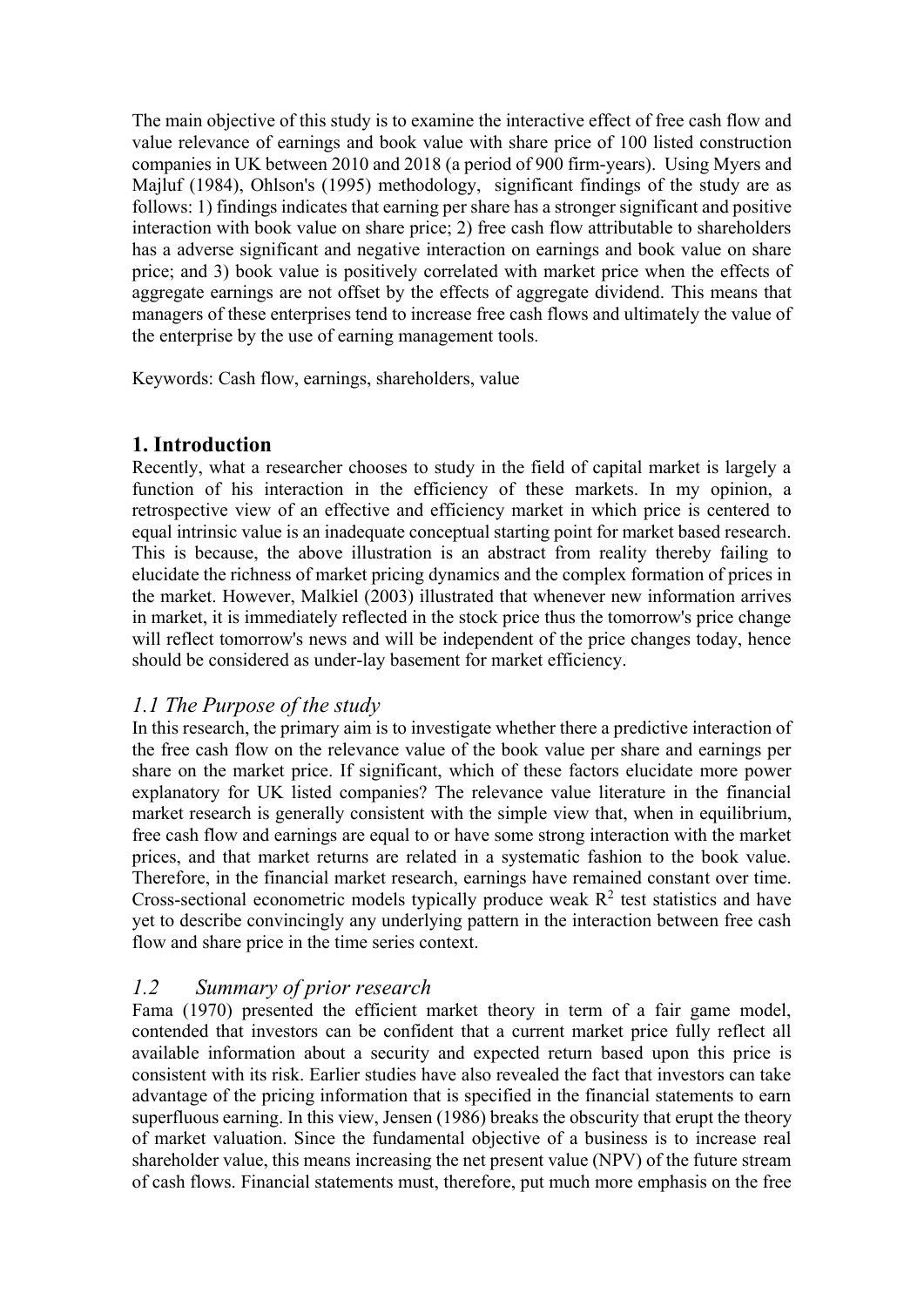cash flows that a business generates. He believed that free cash flow is the cash flow available to the company's suppliers of equity capital after all operating expenses (including interest and taxes) and principal repayment have been paid, and necessary investments into short-term assets (working capital) and long-term assets (net capital expenditures) have been made. It is called 'free' cash flow to equity to indicate it is the amount of money free to distribute to equity investors without negative affecting the continuation of the business. Furthermore, a firm's market price presents the interaction of its free cash flow on the relevant value of its book value and earnings per share which is later reflects the collective judgment of the shareholders' expectations of its future cash flows. If the firm produces expected cash flows, the market price should remain constant. If cash flows turn out better, market price should rise; if cash flow turns down, market price should erode.

Recasting financial statements into a much more explicit and clear free cash flow format permits one to at least relate the current period's free cash flows to the current market price per share and reach some reasonable conclusion. Mehrani (2009) shows that the desirability of high free cash flow is acceptable only when the firm has passed the stage of growth and no longer has any highly profitable investment opportunities. However, the basic goal of free cash flow is to provide a better approach to assess the power of real benefits from the use of assets, which at the same time provides a more credible image for creditors and investors. Koerniadi and TouraniRad (2005) enlightened in their study that when the high cash flow accompanied the current earnings then there is high possibility of persistence of high current earning that in return causes a higher expected future price. As a result, this becomes a source of commotion among investors because they react positively towards earning per share. Thus the market is the inclined to overprice high cash flow stocks and underpriced the low cash flow stocks. Accordingly, the market obsession of investors with earnings provides the opportunity to arbitragers to take advantage of this arbitrage opportunity.

The treatment of free cash flow has been a topic of debate for the best part of a century. Houge and Loughran (2000) argue that investors can obtain significant surplus returns by using the trading strategy based on flow. Also, they demonstrated that cash flows reveal information about the underlying quality of earning and showed that the firms with high cash flows outperform the firms with low cash flows but the investors in the market show an opposite behavior. Investors consistently underestimate the long term persistence of cash flow and the market undervalues high cash flow firms and overvalues low cash flow firms. Easterbook (1984) and Rozeff (1982) suggest that the payout of cash to shareholders creates a major conflict that has received little attention. As payout to shareholders reduce the resources under manager's control, thereby reducing manager's power and making it more likely they will incur the monitoring of the capital market which occurs when the firm must obtain new capital. A financial project internally avoids this monitoring and the possibility the funds will be un-available or available only at high explicit prices. On the other, managers have incentives to cause their firms to grow beyond the optimal size. Cheng, et al., (2005) concludes that, growth increases managers' power by increasing the resource under their control. It is also associated with increases in managers' compensation, because changes in compensation are positively relative to growth in sales. Moreover, competition in the product and factor markets tends to drive prices towards minimum average cost in an activity. Hence, managers must therefore motivate their organizations to increase efficiency to enhance the problem of survival. Contrary to product and factor market disciplinary forces are often weaker in new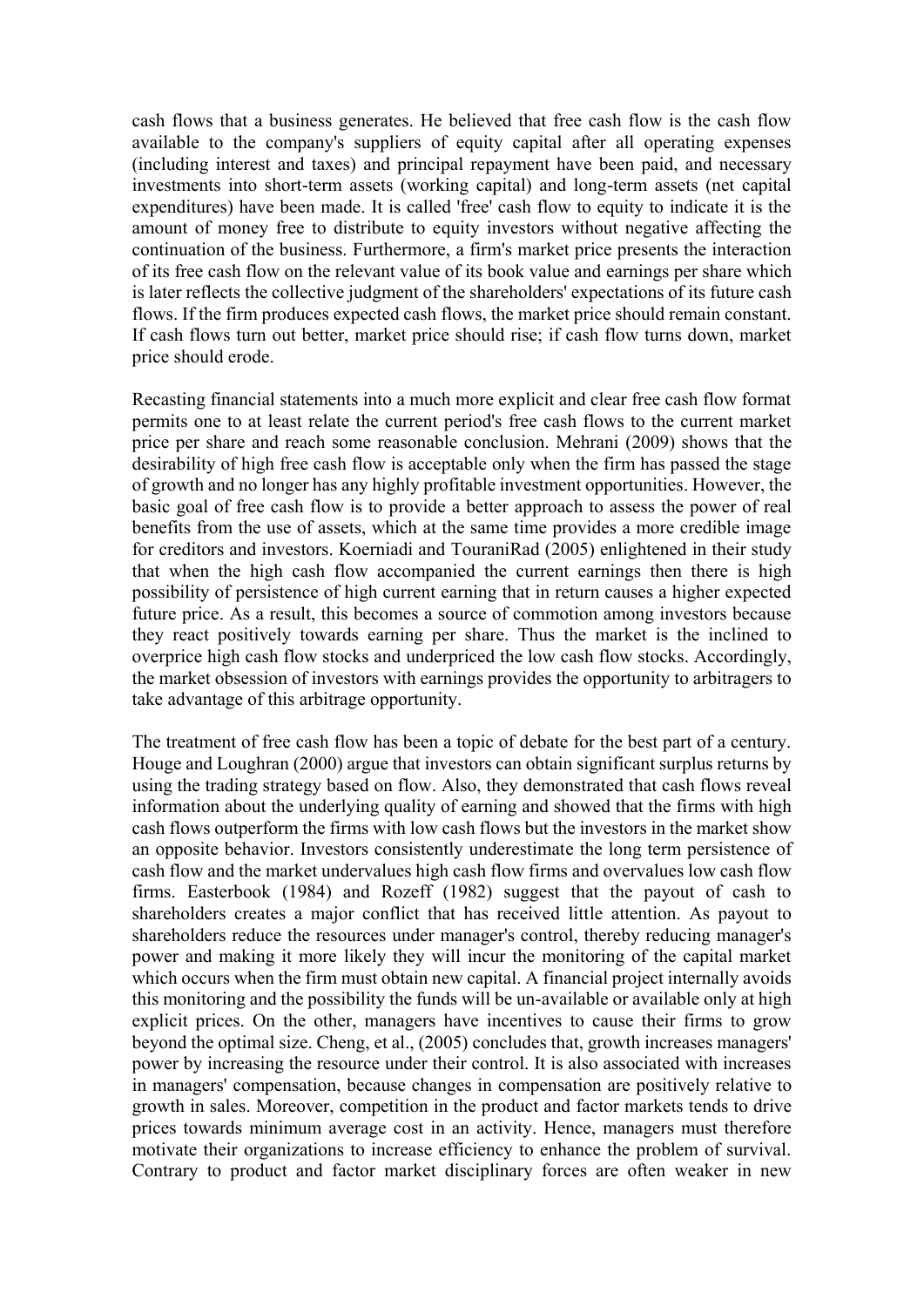activities and activities that involve substantial economic rents or quasi. In such scenario, monitoring by the firm's internal control system and the market for corporate control is more important since such activities generates substantial amount of free cash flow. Lastly, a related approach to discounted free cash flow valuation is the use of FCFF instead of FCFE. Using this method, the value of the firm is obtained by discounting expected cash flows to the firm, i.e. the cash flows after covering all operating expenses and taxes, but prior to debt payments, at the weighted average cost of capital (WACC). Problematic in discounting FCFF is that it introduces circularity into the valuation model. The FCLOFF must be discounted at the WACC to calculate firm value, but in order to calculate the WACC the value of the firm is needed in the first place. Consequently, valuation becomes an iterative process. The discounted free cash flow models were most popular after the 1980's until recently when Ohlson (Ohlson, 1995) proposed a new DCF approach that had a considerable impact on the academic valuation literature.

### *1.4 Research Question*

To achieve this aim, the study has the following propositions:

1) There exist strong interactive effects of earning per share on market price than book value *if and only if* the coefficients are difference.

1.1) The coefficient of Book Value and Earning per Share are equal *if and only if*  $\hat{R}^2$  of the un-constrained equation is significantly larger than the R2 for the constraint equation.

2)There exist weak or adverse interactive effects of FCF on the relevance value on BV and EPS on the market price *if and only if* the coefficients are difference.

2.1) The coefficient of FCFi,t\*BVi,t and FCFi,t\*EPSi,t are equal *if and only if* Ŕ 2 the of the unconstrained equation is significantly larger than the R2 for the constraint equation.

3)Book Value is positively correlated with market price *if and only if* the effects of aggregate earnings are not offset by the effects of aggregate dividend

On the basis of findings in Collin et al. (1997), he predicted that significant relationship between book value and valuable profits of U.S. Firms over a period of forty year (1954- 1993) did not change significantly. However, Ou and Sepe (2002) predicted that when forecasting the profitability of the following year was closer to current year, the profits of that year had higher explanatory power than the book value.

### *1.5 Significance of the study*

Earnings figures are commonly used as the basis for models that are used to value companies. For example, a popular approach is to obtain an average price-to-earnings ratio for the industry in which a company operates, and to multiply that ratio by the company's expected earnings in order to arrive at an estimate of share price for the company. The results of the study indicate to UK investors and analysts that excluding FCF attributable to equity from continuing operations from the computation of earnings do reduce the usefulness of earnings as an indicator of value, and therefore its usefulness as an input to valuation models is wasteful. Although, it has a very small significant such an articulation is better assume on the price-to-book ratio. Since exclusion of the FCF attributable to equity from computation of Net Book Value, hence it does not under value the important of NBV as an indicator of company valuation. Finally, this study may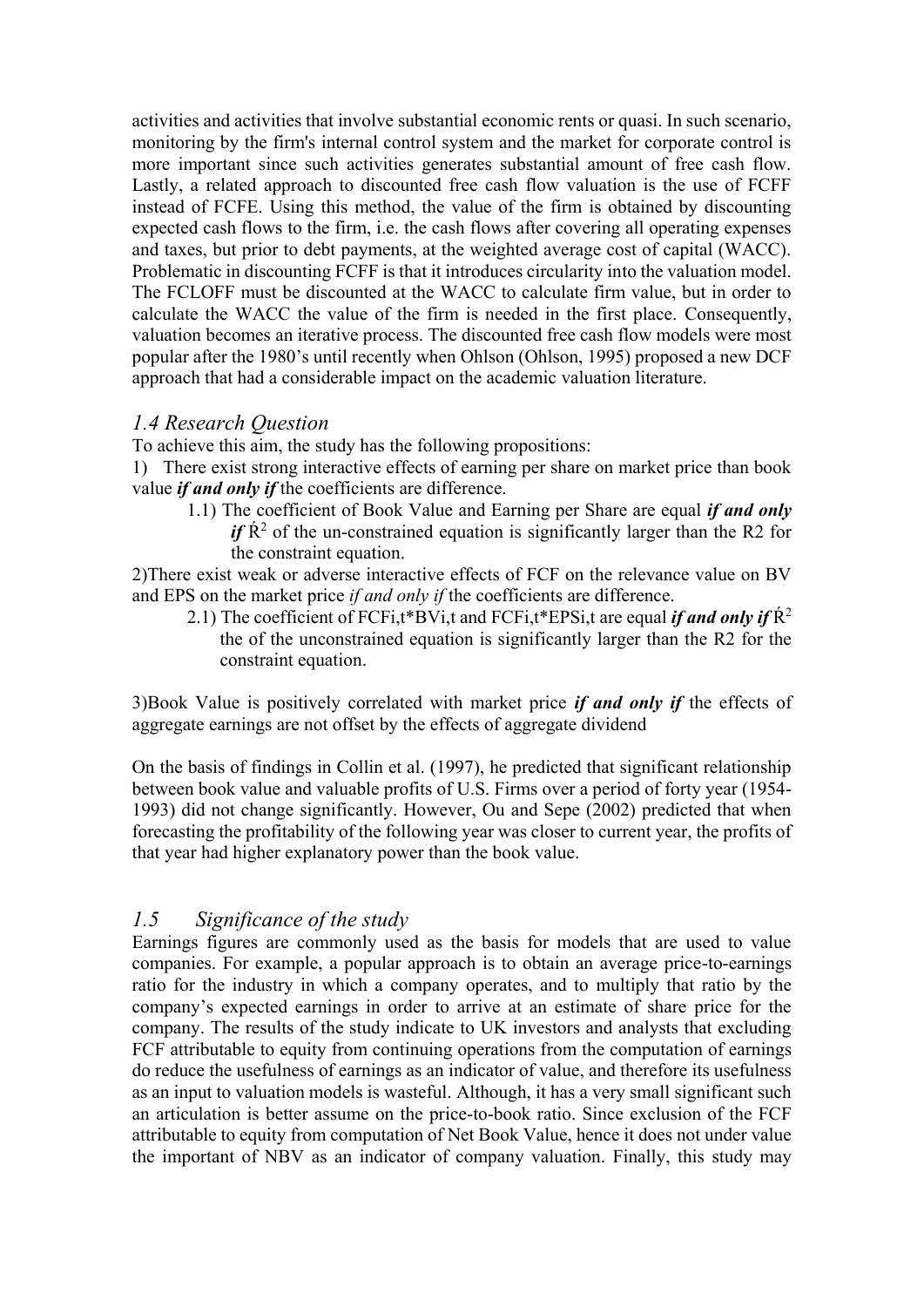provide some insight into whether financial markets are efficient and provide relevance on free cash flow attributable to shareholders.

The remainder of this research is organized a follows. Section 2 presents a literature review of previous research in the area of value relevance, and in particular the value relevance of earnings, book value and free cash flow attributable to equity. Section 3 outlines how the data was collected for the project, and the methodology used in the analysis of the data. Section4 presents the results from the analysis of the data. The study's key findings, examines the implications of those findings, discusses the study's limitations, and identifies questions for further research will be illustration section 5.

# **2. Literature Review**

In recent years research has attempted to provide empirical evidence on the relative performance of free cash flow on earnings per share and book on market price. It then focuses on three branches of this literature that are of particular significance for the present research report: book value; earnings per share; and free cash flow attributable to shareholders.

### *2.1 Free Cash Flow*

Kaplan and Ruback (1995) examine the performance of discounted free cash flow techniques in the valuation of management buyouts and leveraged recapitalizations. They report results indicating that free cash flow techniques perform at least as well as valuation techniques using comparable firms and transactions. However, they do not compare free cash flow techniques to earnings techniques. Penman and Sougiannis (P&S) (1998) are the first to make this comparison. Their valuations are based on average *ex post* free cash flows and earnings. They find that earnings techniques consistently outperform cash flow techniques over alternative forecast horizons. Their analysis concludes that the primary superiority of earnings techniques occurs for two reasons. First, the free cash flow technique expenses the anticipated investment, while the earnings approach capitalizes it. Second, the earnings technique recognizes non-cash (accrual) value changes. These two features of the earnings technique "bring the future forward in time". Thus in estimating the value of a firm the earnings forecasts requires a shorter horizon vis-a-vis free cash flows. The *ex-post* based results of Penman and Sougiannis (P&S) appear to be robust. Francis et al. (2000) confirm the P&S results by using *ex ante* Value Line forecasts for earnings and cash flows. Given the results of these two studies, research attention has recently concentrated on the specification of terminal value calculations for each technique. Thus Penman (1997) derives theoretically "ideal" terminal value expressions that make the earnings and free cash flow techniques equivalent over a given forecast horizon. Using Value Line forecasts Claude et al. (2000) present additional empirical support on the ability of these terminal values to make the two techniques equivalent. Hackel and Livnat (HL)(1992, p. 6) believe that free cash flows are superior to the earning approach for several reasons. For example, they indicate that earnings are subject to managerial discretion, such as having some latitude in applying accounting standards to their specific situation. That is, firms may have different approaches to revenue recognition, expense recognition and the allocation of costs across periods. Additionally, HL state that free cash flows are not affected by choice of accounting methods and are unaffected by managerial discretion with respect to real cash expenditures. Also Hackel and Livnat (1992, pp. 138-149) discuss the limitations in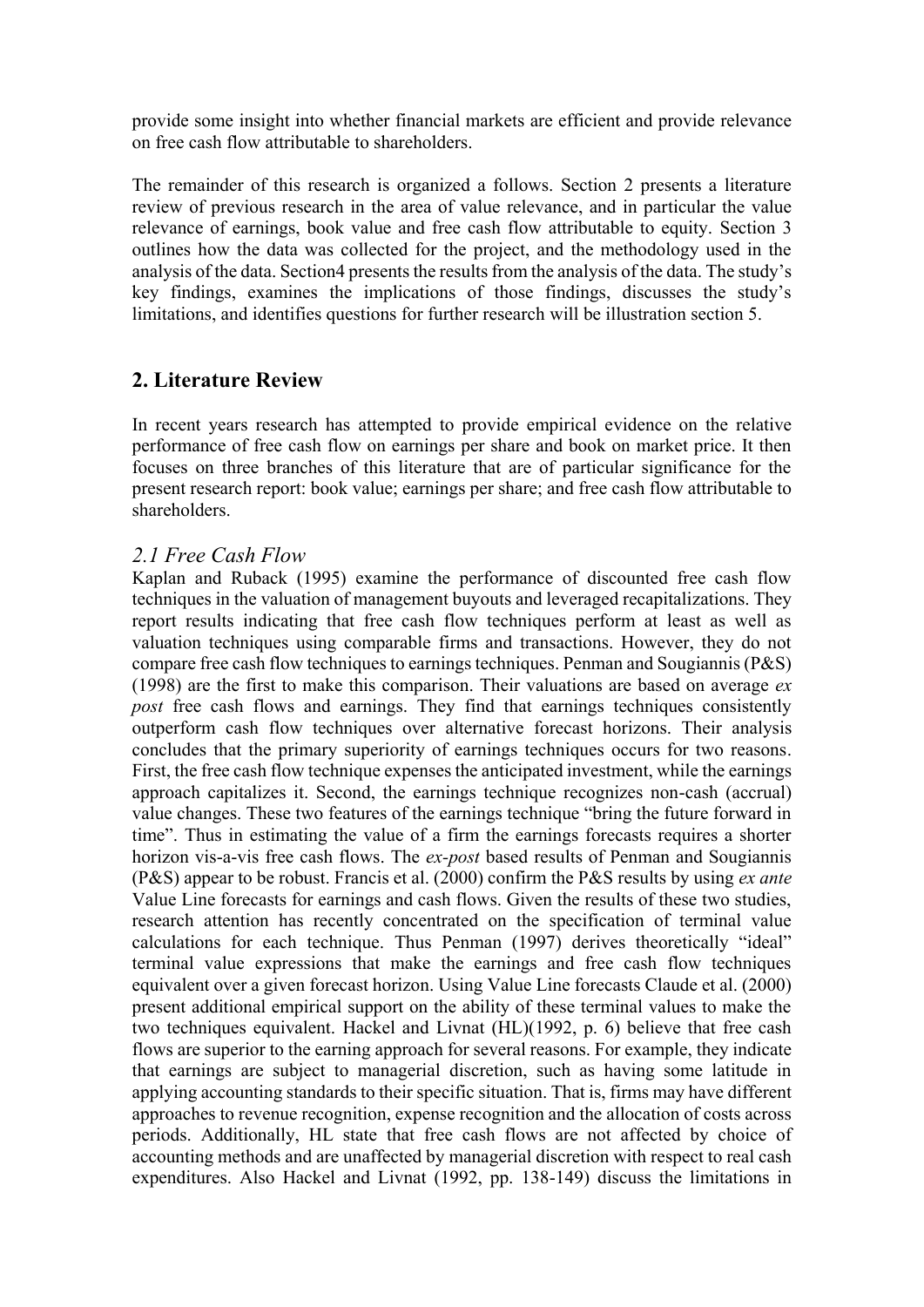earnings reports in general and develop specific shortcomings of the earning approach for investment purposes. For example, accrual accounting requires estimation of depreciation expense for a period. Firms estimate the depreciation expense by predicting the useful lives of depreciable assets and their salvage values. These estimates can contain errors and furthermore, when firms update their estimates of useful lives of fixed assets the result can be an increase or decrease in earnings. Throughout the book, HL makes the case that for the purposes of investment analysis and management, free cash flows are preferable to earnings. Jensen (1986) support the view of Hackel and Livnat (1992, pp. 138-149) that managers, in their own self-interest, seek to accumulate perquisites and as a firm becomes larger, more opportunities exist for managers to indulge their needs for pecuniary and non-pecuniary (power and prestige) benefits. Unless properly controlled, such behavior can lead to managers making inefficient expenditures by taking on less than optimal (i.e. below cost of capital) investments as they attempt to "grow" the firm.

In Jensen's world, "good" managers are those who commit to dispose of excess cash flows by increasing dividends and instituting share repurchase programs. Bad managers, interested in increasing their perquisites, will retain cash in order to "grow" the firm by engaging in (unprofitable) takeover and/or expansion behavior. Myers and Majluf (1984), on the other hand, suggest a more benign reason for management's reluctance to distribute excess free cash flows. They argue that management is motivated by their desire to "protect" current shareholders' interests relative to new shareholders. Due to in-formation asymmetries, management possesses superior information relative to investors and/or creditors as to the desirability of (new) investment projects. As such, they are reluctant to finance these projects with the use of external funding for fear that any new securities issued would be underpriced. Therefore, in order to have internal funds available for investment use and avoid issuing under-priced securities (and cutting future dividends), managers build up "financial slack" by storing excess funds until they are needed. Unlike the Jensen scenario, in the Myers Majluf world, firms have future (positive NPV) investment projects. Thus, cash flows will be retained in a form where they are readily accessible; i.e. as cash or short-term financial assets2. Management would be willing to store the excess cash in these as-sets despite their low returns because of their ease of recover ability. From an empirical perspective, both the Jensen and Myers and Majluf approaches suggest a similar behavior pattern; i.e. managers do not distribute free cash flows but rather invest/hoard them in alternative venues. Given the identical outcome, distinguishing the underlying motivation from the behavior pattern itself is not always feasible3. However, although managers of both Jensen-type and Myers and Majluf firms engage in the hoarding of future cash flows.

#### *2.2 Earnings per share*

The present research report focuses on the information value of two variations of the earnings figure, namely earnings including goodwill amortization and earnings excluding goodwill amortization. Consequently it is important to examine the subset of the valuerelevance literature that relates to earnings, and in particular to determine whether the literature does in fact indicate that earnings are of relevance to investors and analysts when valuing companies. The literature again begins with Ball and Brown (1968) and Beaver (1968), discussed above, since both those studies investigated the information value of earnings. Numerous articles on the subject have since been published. A theme running through much of the recent literature is how various earnings measures compare with each other, and with non-earnings measures, as indicators of value. Thus Dechow (1994) investigated the value relevance of accounting earnings and cash flows, and found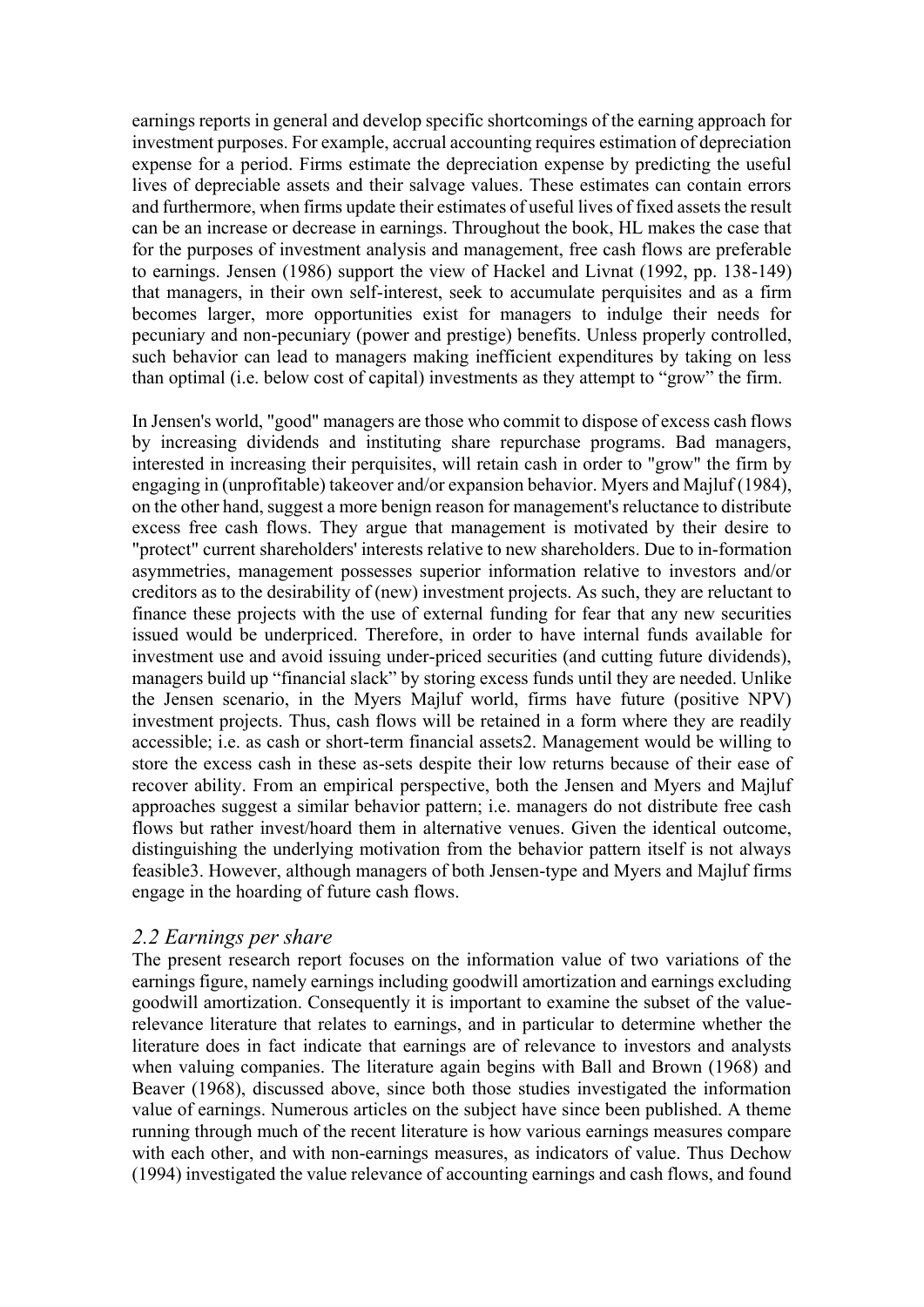that accounting accruals result in earnings being a better predictor of short-term firm performance than realized cash flows. Biddle et al (1997) found that earnings have more information value than Economic Value Added®, residual income, and cash flow from operations.

Jennings et al (2001) found that earnings excluding goodwill amortization are more useful as an indicator of share value, than earnings including goodwill amortization. Moehrle et al (2001) examined how informative earnings excluding goodwill amortization are compared to the traditional measures of earnings before extraordinary items and cash flow from operations. Their conclusion was that both earnings measures are equally informative, and have more in-formation value than cash flow from operations. The latter two articles will be discussed in depth in the last section of the literature review. Perhaps the most important issue that has arisen from the literature is the question of how strong the relationship between earnings and market value actually is. There is evidence that the association between the two is not strong and has been declining in recent decades. Lev (1989) evaluated a representative sample of 19 studies on the usefulness of earnings, from the 1980's. He found that the R2's of the regression equations derived in his sample of representative 1980's studies were very low, ranging in size from 2 to 10 percent. This indicated a weak association between earnings and market value.

Lev and Zarowin (1997) and Lev and Zarowin (1999) presented evidence that the information value of earnings had been declining over the previous 20 years. Collins, Maydew and Weiss (1997) and Francis and Schipper (1999) found that, while the information value of earnings may be decreasing, the information value of book values has risen. However Brown, Lo and Lys (1999) reexamined the latter two studies and found that the in-formation value of book values has in fact declined after allowing for scale effects. A number of reasons have been suggested for this apparent decline in the value relevance of earnings. Lev (1989) believes the most likely explanation for the weak association between earnings and market value is that earnings have low information content. Possible reasons for this include the arbitrary nature of the accounting techniques used to measure earnings, and manipulation of earnings figures by management. However, two other reasons suggested by Lev for earnings' apparent lack of explanatory power, are weaknesses in the methodologies used in the studies he examined, and the inability of investors to properly interpret the information contained in earnings. Lev and Zarowin (1997), Lev and Zarowin (1999) and Goodwin (2003) note the increasing investment in intangible assets by firms, and argue that this phenomenon has resulted in performance measures such as earnings being less value-relevant. These three studies and the value relevance of intangibles in general, will be discussed in more detail in the next section of the literature review. Collins et al (1997) believe other possible explanations for the declining value relevance of earnings include the increasing importance of nonrecurring items and the increasing occurrence of negative earnings. Francis and Schipper (1999) point to the increase in market volatility as the possible cause. The studies cited above provide a note of caution on using earnings as a measure of market value. However despite the evidence presented in these studies, other researchers are still actively investigating the relationship between earnings measures and market value, and moreover are finding evidence that a significant relationship does exist. For example, Jennings et al (2001) found that the R2's of regression equations derived for earnings including goodwill amortization and earnings excluding goodwill amortization ranged in size from 44.7 to 69.4 percent. They concluded that regardless of the measure used, accounting earnings explain a substantial portion of the cross-sectional distribution of prices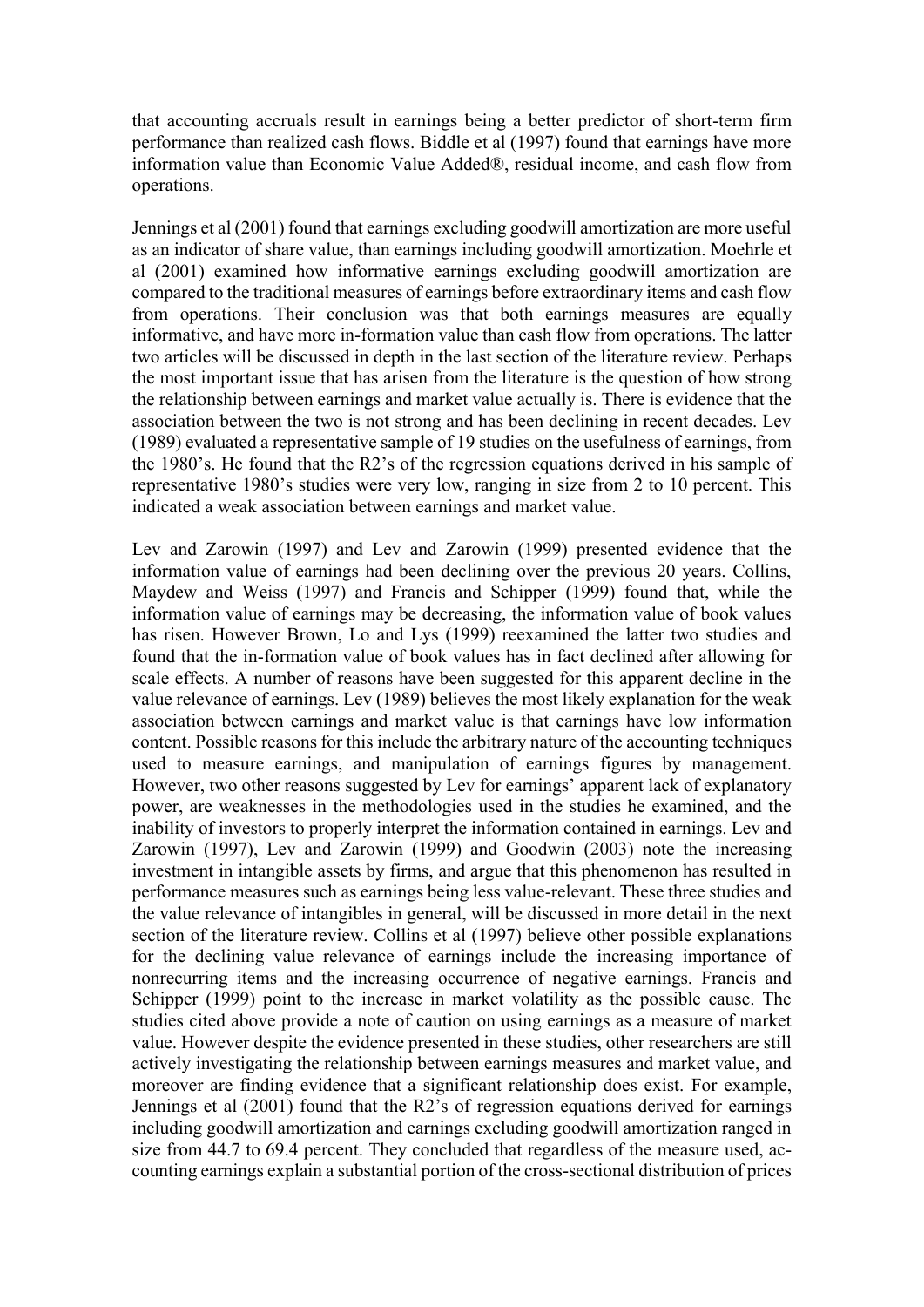(p.23). Hoegh-Krohn and Knivsfla (2000) take into account research published up to 1999, believe that the evidence for the declining value relevance of earnings is still not conclusive. Because the results from the research do not appear to have provided definitive answers with respect to the strength of the relationship between earnings and value, we believe further research in this area can be justified, including the present research on the relevance of earnings excluding free cash flow.

#### *2.3 Book Value per Share*

Book value is the theoretical value of what a company's net assets are worth. It is also referred to as equity. In theory, book value is equivalent to the amount of cash shareholders would receive if all of the company's debts, both short-term and long-term, were paid off and all remaining assets were sold. Its compelling use as a measure of valuation can be explained in one statement. No quality company should sell for a price equivalent to or less than its theoretical liquidation value. Benjamin Graham (1934) encourages investors to look for companies trading near or below their book values. His result shows that more than 75 years later, buying stocks trading at low price-to-book multiple (share price divided by book value per share) continues to work. The reason behind such accession was that book value is what company´s net assets are worth. A price-to-book multiple of 1.0 means the company is worth the same as its net assets. This multiple means the market is indifferent as to whether the company opens its doors tomorrow. If the business is shut down, the debts paid off and the assets liquidated, shareholders' wealth will, theoretically, be unchanged. If the company stays open, shareholders' wealth may increase or decrease—not liquidating the company essentially becomes a roll of the dice.

Ohlson (1995) develops a valuation framework wherein book value plays an integral role in valuation. Using the clean surplus relation, Ohlson reformulates the dividend discount model by expressing price as the sum of book value and the present value of expected future abnormal earnings. In this framework, the role for book value is mechanically determined and does not depend upon the stochastic (or informational) properties of accounting data. Rather, book value plays an "anchor" role in valuation by representing the stock of resources that generates future "normal" earnings that are expected to persist forever into future. Another explanation for the value relevance of book value is that it reflects the liquidation value of a firm especially when a firm is in financial distress (see Barth, Beaver and Landsman, 1997 and Berger, Ofek and Swary, 1996). The origins of this idea comes from the "liquidation option" proposed by Hayn (1994) wherein shareholders are expected to liquidate a firm if the liquidation value of its assets exceeds the value-in-use. Under this framework, book value which reflects (albeit imperfectly) the net realizable value of a firm's assets will become value relevant when a firm's liquidation probability is high. Barth, Beaver and Landsman (1997) provide evidence that is consistent with this claim. Finally, Burgstahler and Dichev (1997) argue that book value may be relevant for valuation when the firms' net assets are likely to be adapted to superior alternative use (including that of liquidating the firm). While in Ohlson's model, book value measures the expected "value in use" of the firm's assets, in the liquidation option hypothesis, it measures the "liquidation value" of the firm's net assets. However, in both explanations, the value relevance of book value arises because it represents the firm's net *assets in place* (stock). In contrast, we show that book value's role in valuation may arise independent of its role in representing the firm's net assets-in-place, by aggregating past earnings which are independently value relevant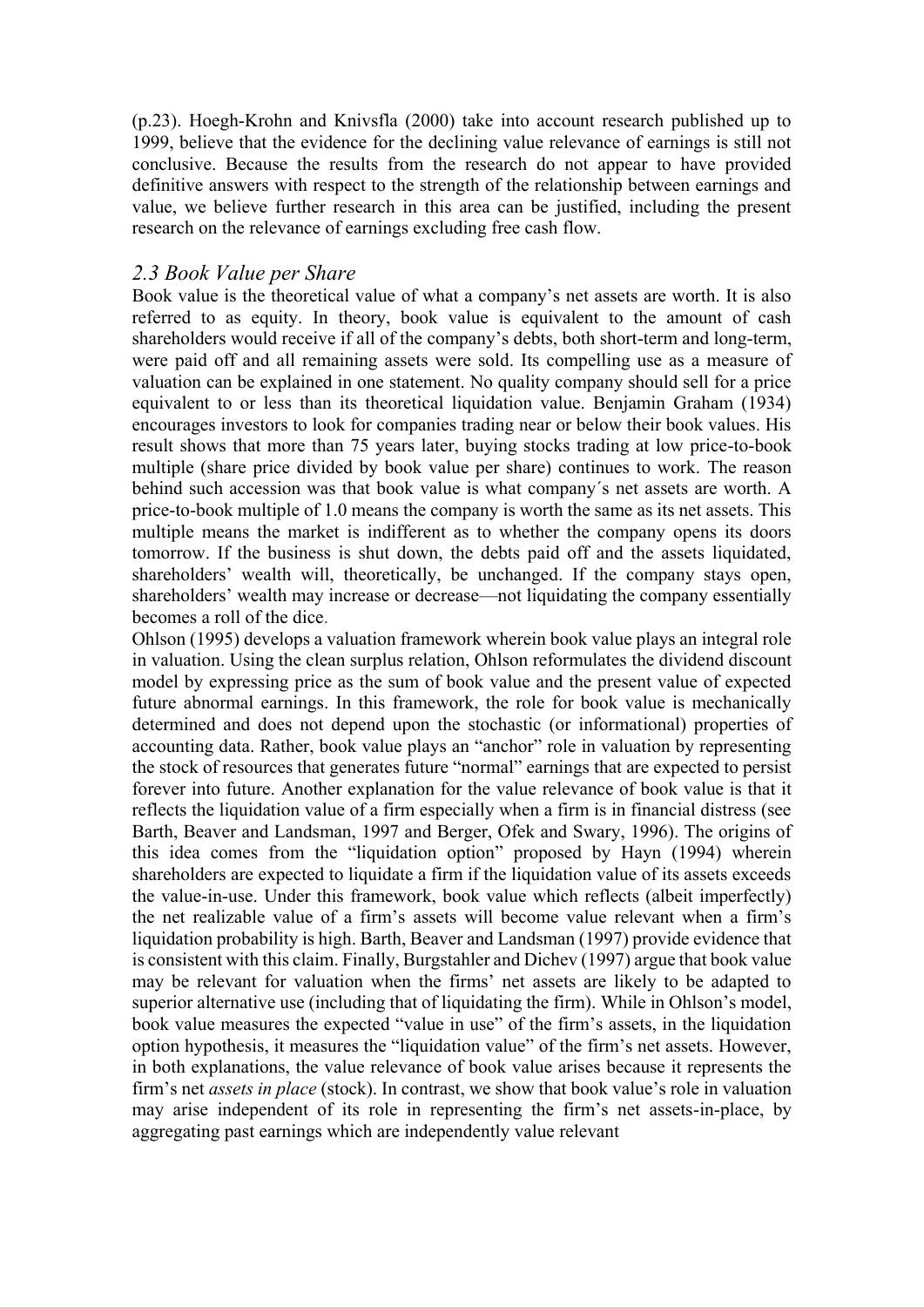# **3 Data and Methodology**

### *3.1 Data*

I began with a preliminary sample of 100 UK listed firms (900 firm-years) of data obtained from Annual Report of listed companies in the UK Stock Exchange database, for the years from 2010 to 2018. The UK Stock Exchange database only provides coverage of financial data for company under the construction industries for the years 2010. Amongst these companies, majority have better financial situation which reduce my sample 900 firm-years. To extend the sample, 100 firm-years of data on Real Estate with negative free cash flows were included. We pay no attention if the free cash flow was positive or negative. However, almost 85% of the annual report did state the amount allocated for free cash flow. In some case, it was difficult to have the prices of previous years implying that 25% of the share prices were estimated base on the report increase in prices.

### *3.2 Theoretical Framework*

As was stated in the introduction, the study has the following proposition:

1) There exist strong interactive effects of earning per share on market price than book value *if and only if* the coefficients are difference.

1.1) The coefficient of Book Value and Earning per Share are equal *if and only if*  $\hat{R}^2$  of the un-constrained equation is significantly larger than the  $R^2$  for the constraint equation. 2) There exist weak or adverse interactive effects of FCF on the relevance value on BV and EPS on the market price *if and only if* the coefficients are difference.

2.1) The coefficient of  $FCF_{i,t} * BV_{i,t}$  and  $FCF_{i,t} * EPS_{i,t}$  are equal *if and only if*  $\hat{R}^2$  the of the unconstrained equation is significantly larger than the  $R^2$  for the constraint equation.

3) Book Value is positively correlated with market price *if and only if* the effects of aggregate earnings are not offset by the effects of aggregate dividend

The following analyses are carried out on the data in order to achieve three study proposition listed above. Using Myers and Majluf (1984), Ohlson's (1995) and Mehrani (2009) methodology shows (1) market price, earning per share and book value per share with difference in coefficients and (2) market price, earning per share and book value per share with equal coefficients. Specifically, we correlation method to test the assumptions of **Multivariable regression** for the pooled company data:

$$
P_{i,t} = \alpha_0 + \alpha_1 BV_{i,t} + \alpha_2 EPS_{i,t} + e_{i,t}
$$
 (1)

$$
P_{it} = \alpha_0 + \alpha_1(\dot{E}) + e_{it} \qquad (2)
$$

Where:

$$
\dot{E} = (BV_{it} + EPS_{it})
$$

Thus  $\mathbf{p}_{it} = \alpha_0 + \alpha_1(BV_{it} + EPS_{it}) + e_{it}$ 

$$
P_{it} = \alpha_0 + \alpha_1 \quad BVit + \alpha_1 EPSit + eit
$$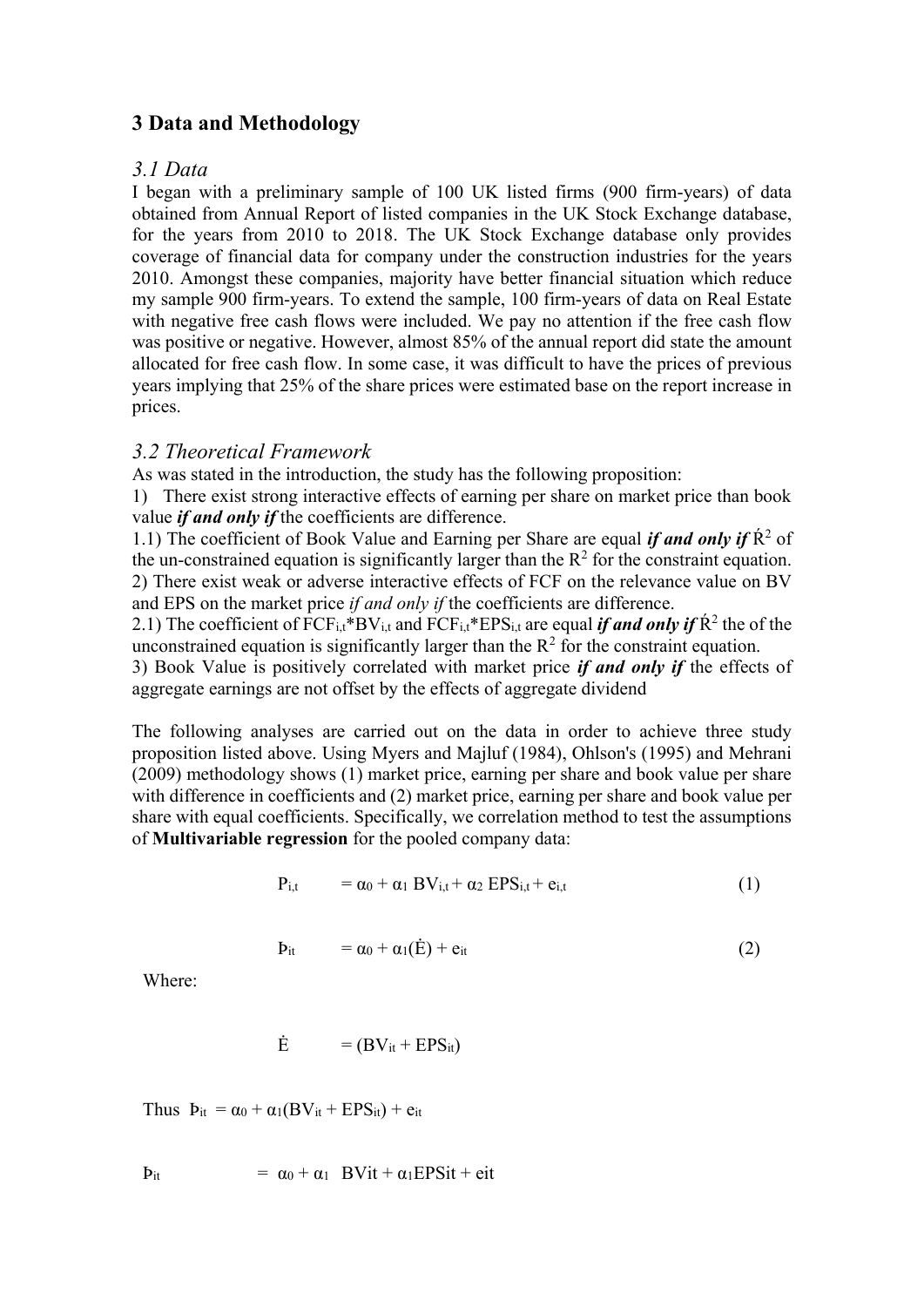| $P_{i,t}$          | $=$ Price per share of firmi in year t                        |
|--------------------|---------------------------------------------------------------|
| $\mathbf{p}_{it}$  | $=$ Price per share of firmi in year t with equal coefficient |
| $BV_{i,t}$         | $=$ Book Value per share of firmi in the year t               |
| EPS <sub>i,t</sub> | $=$ Earnings per share of firmi in the year t                 |
| $e_{i,t}$          | $=$ Error term at time t                                      |

Share prices on the last day of the third month after the balance date were very important in the studies. However, in order to obtained evidence for the share prices of the year, average-base-method was applied (the market prices for every quarter of the year was sum up and divided by the 12, which gave me an average market price). To determine the usefulness of earnings per share to shareholders compared the  $R^2$ 's of the regression equation derived above. If the  $R^2$  of equation (1) is greater than the  $\hat{R}^2$  of equation (2), we conclude that EPS have a strong interaction on the market prices when their coefficients are difference than when they are equal. Hence, to test whether the difference between the  $R^2$ 's of the two regression equations is statistically significant, a t-test based on Ohlson's (1995) price model. Share price is regressed on (3) FCF attributable to shareholders on EPS and BV with equal coefficients and (4) FCF attributable to shareholders on EPS and BV with difference in coefficients as shown below. In addition, the dummy variable of the regression equation becomes Free Cash Flow. The assumed dummy variable will enable us to cover the entire model, helps to reduce the average population characteristic from being bias, enabling the regression coefficient to be unbiased.

$$
P_{i,t} = \alpha_0 + \alpha_1 BV_{i,t} + \alpha_2 EPS_{i,t} + \alpha_3 FCF_{i,t} + \alpha_4 FCF_{i,t} * BV_{i,t} + \alpha_5 FCF_{i,t} * EPS_{i,t} + e_{i,t}
$$
 (3)

$$
\mathbf{b}_{it} = \alpha_1 + \alpha_2 \left( \hat{\mathbf{E}} \mathbf{p} \right) \tag{4}
$$

where  $\hat{E}p = FCF_{i,t} * BV_{i,t} + FCF_{i,t} * EPS_{i,t}$ 

It becomes,

 $\mathbf{p}_{it} = \alpha_1 + \alpha_2 (\text{FCF}_{i,t}^* \cdot \text{BV}_{i,t} + \text{FCF}_{i,t}^* \cdot \text{EPS}_{i,t})$ 

 $= \alpha_1 + \alpha_2 FCF_{i,t} * BV_{i,t} + \alpha_2 FCF_{i,t} * EPS_{i,t}$ 

And FCF is equal to 1 if companies have  $\uparrow$  FCF but $\downarrow$  P/B ratio or 0 otherwise FCF<sub>i,t</sub>\* BV<sub>i,t</sub> : captures the interaction between  $FCF_{i,t}$  and  $BV_{i,t}$ 

 $FCF_{i,t} * EPS_{i,t}$ : captures the interaction between  $FCF_{i,t}$  and  $EPS_{i,t}$ 

 $\alpha_1$  and  $\alpha_2$  descipt the gradient of BV<sub>i,t</sub> and EPS<sub>i,t</sub>

 $\alpha_3$  captures the gradient of FCF<sub>i,t</sub>

 $\alpha_4$  and  $\alpha_5$  capture the interactive impact of FCF<sub>i,t</sub> on BV<sub>i,t</sub> and EPS<sub>i,t</sub>

To determine the usefulness of FCF on relevance value on EPS and BV on share price, com-pared the  $R^{2}$ 's of the regression equation derived above. If the  $R^{2}$  of equation (1) is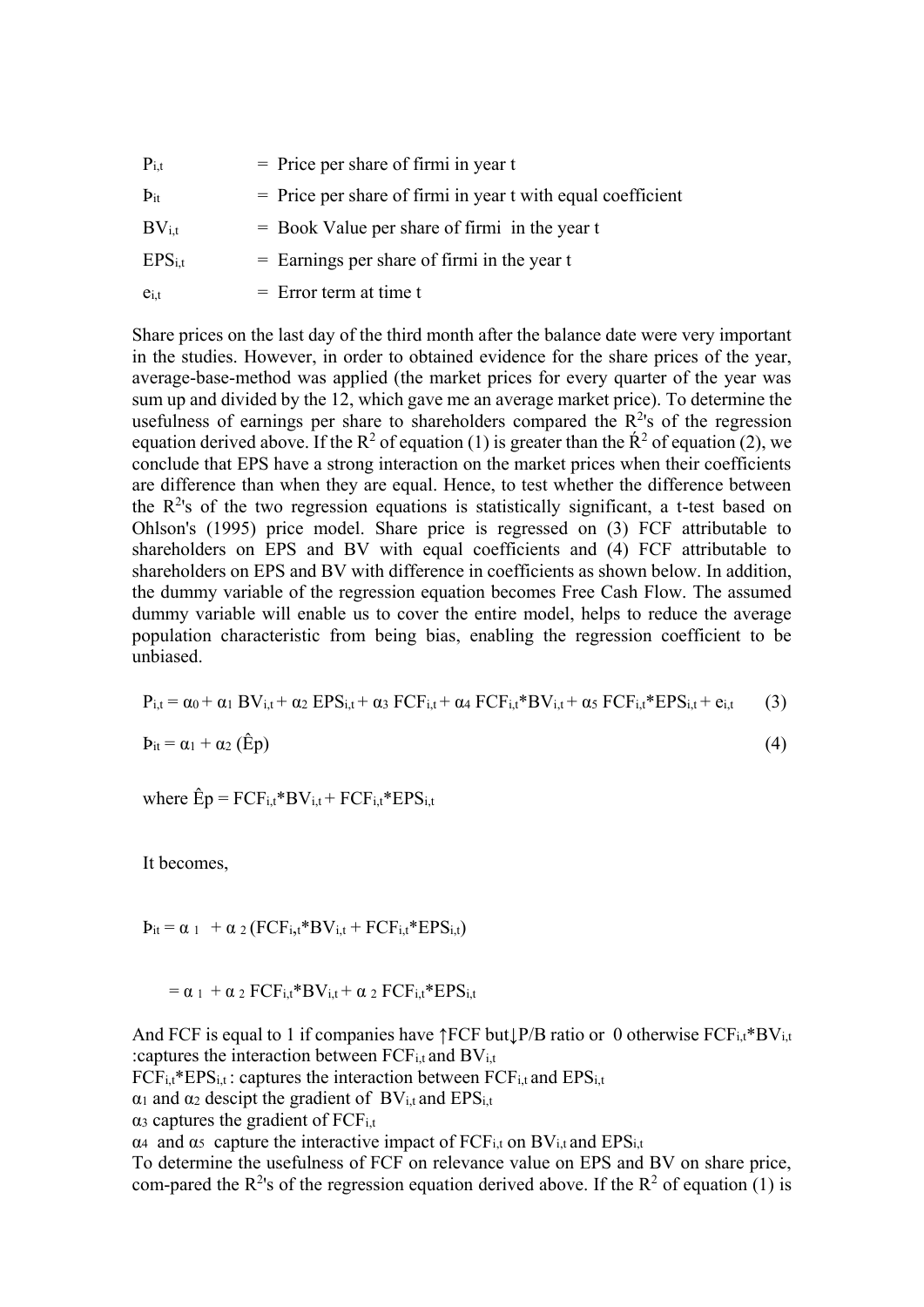greater than the  $\hat{R}^2$  of equation (2), we conclude that FCF attributable to shareholder have a strong interaction on the market prices when their coefficients are difference than when they are equal. Finally, it is obvious from equation  $(1)$ ,  $(2)$ ,  $(3)$  and  $(4)$  that book value has no direct interaction on market price. However, note that price is a function of only the earnings variable, although price is not a function of current earnings alone. Past flows are relevant because of the presence of transitory components. The stock (book value) does not have a direct role in this interaction framework. However, as we show below, book value may correlate with price because it is aggregates past earnings. Book value can be express as follows:

 $BV_{it} = EPS_{it} - D_{it}$  (5)

Where

| $\rm BV$ <sub>it</sub> | $=$ Book Value per share of firm in the year t |
|------------------------|------------------------------------------------|
| $EPS_{it}$             | $=$ Earnings per share of firm in the year t   |
| $D_{it}$               | $=$ Dividend per share of firm in year t       |
|                        | $= 0, 1, \ldots t$                             |

It is obvious from expression (5) that book value is positively related to the earning history. However, note that past dividends and past earnings are likely to be related because of dividend payout. Therefore, it is possible that book value may not correlate with past earnings because of the offsetting effect of dividends in the extreme; book value will be uncorrelated with past earnings for a firm that has a full payout policy. The extent to which book value correlates with past earnings is essentially an empirical issue, and is investigated later. Next, to demonstrate the indirect interaction of book value, consider a simple correlation between market price and book value:

Applying correlation on price, (5) becomes:

 $Corr(P_{it}, BV_{it}) \propto Cov(P_{it}, EPS_{it}) - Cov(P_{it}, D_{it})$  (6)

From (1), it is obvious that  $Cov(P_{it}, EPS_{it}) > 0$ . Therefore, book value will correlate positively with price as long as the effects of aggregate EPS from 2007 to 2010 are not offset by the effect of the aggregate dividend from 2007 to 2010. This implies that Corr( $P_{it}$ ,  $BV_{it}$ ) > 0 *if and only if* Cov( $P_{it}$ ,  $EPS_{it}$ ) > Cov( $P_{it}$ ,  $Dt_{it}$ ). The correlation between stock prices and book value will be zero only under the restrictive condition that the covariance between price and aggregate dividends perfectly offsets the covariance between price and aggregate earnings. In sum, an interaction between price and book value can be established even under a multivariable regression because of a positive interaction of book value and past earnings. Nevertheless, it is pertinent to note again that the purpose of the preceding analysis is neither to advocate the direct interaction of earning on market price nor to compare the relative superiority of earning per share to book value on share price. We adopt the approach because it does not accord a direct role for book value in the interaction and thus helps us to illustrate our alternative reasoning for the value relevance of the book value on the market price.

#### *3.3 Variables and Measurement*

The independent variables in this study are free cash flow per share, book value per share and earnings per share and the dependent variable is the price per share. They can be measure as follows: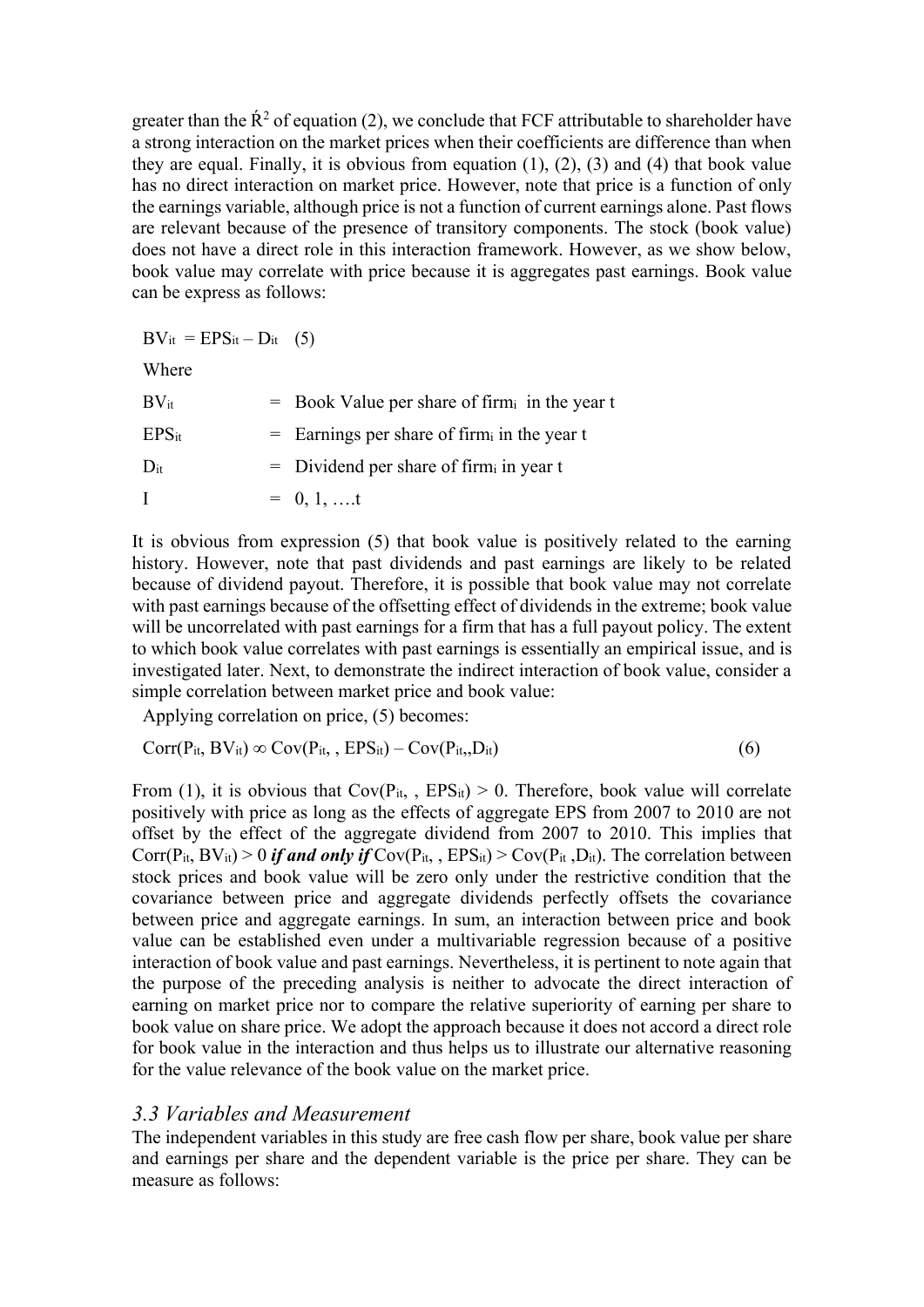**Free Cash Flow (FCF)**: ( INCi,t- TAXi,t - INTEXPi,t - PSDIVi,t - CSDIVi,t ) /  $A$ *i*, $t-1$ Where: INC<sub>i,t</sub>: Operating income before depreciation TAXi,t: Total taxes

INTEXPi,t: Interest expense

PSDIVi,t : Preferred stock dividends

CSDIVi,t: Common stock dividends

Ai,t-1: Total assets at the beginning of the fiscal year

Book value per share: Book value of equity/number of common share issued at year end Earnings per share: Earnings after interest and taxes /number of common shares issued at year end

Price per share: market value of equity/ number of common shares issued at year end.

#### **4 Data Analysis**

*4.1 Descriptive Statistics*

Table 1 presents descriptive statistics relating to the size of the companies in the final sample, and to the important interaction of earning per share and book value on the market price with difference in coefficients as well as different in coefficients as reported in the Annual Report of those companies.

| <b>Panel A: Difference in coefficients</b> |        |                      |     |
|--------------------------------------------|--------|----------------------|-----|
|                                            | Mean   | <b>Std Deviation</b> | N   |
| <b>Market Price</b>                        | 86,074 | 100,092              | 120 |
| Earnings per Share                         | 9,091  | 25,819               | 120 |
| <b>Book Value</b>                          | 72,655 | 90,308               | 120 |

#### *Table 1: Descriptive Statistics*

*Source: Developed particularly for this study*

| <b>Panel B: Equal coefficients</b> |        |                      |     |
|------------------------------------|--------|----------------------|-----|
|                                    | Mean   | <b>Std Deviation</b> |     |
| <b>Market Price</b>                | 86,074 | 100,092              | 120 |
| Book Value plus Earning per Share  | 81,147 | 93,505               | 120 |
|                                    |        |                      |     |

 $\frac{1}{2}$ 

*Source: Developed particularly for this study*

From Panel A, it is possible to see that the mean and standard of book value (72,655 and 90,308) is larger than the mean and standard deviation of earnings per share of (9,098 and 2,819). This could be due to the sample variability. Hence, it shows that firms with high book value can do indirect influence on the price. Panel B on the other hand shows a situation when both earnings per share and book value are treated as whole. Result shows that the standard deviation of market price (100,092) is the same both Panel A and Panel B while the standard deviation of both book value and earnings per share is (93,505) which is less than the combine standard deviation after the test  $(25,819 + 90,308 =$ 116,128) in Panel. This phenomenon highlights that market may interpret larger earnings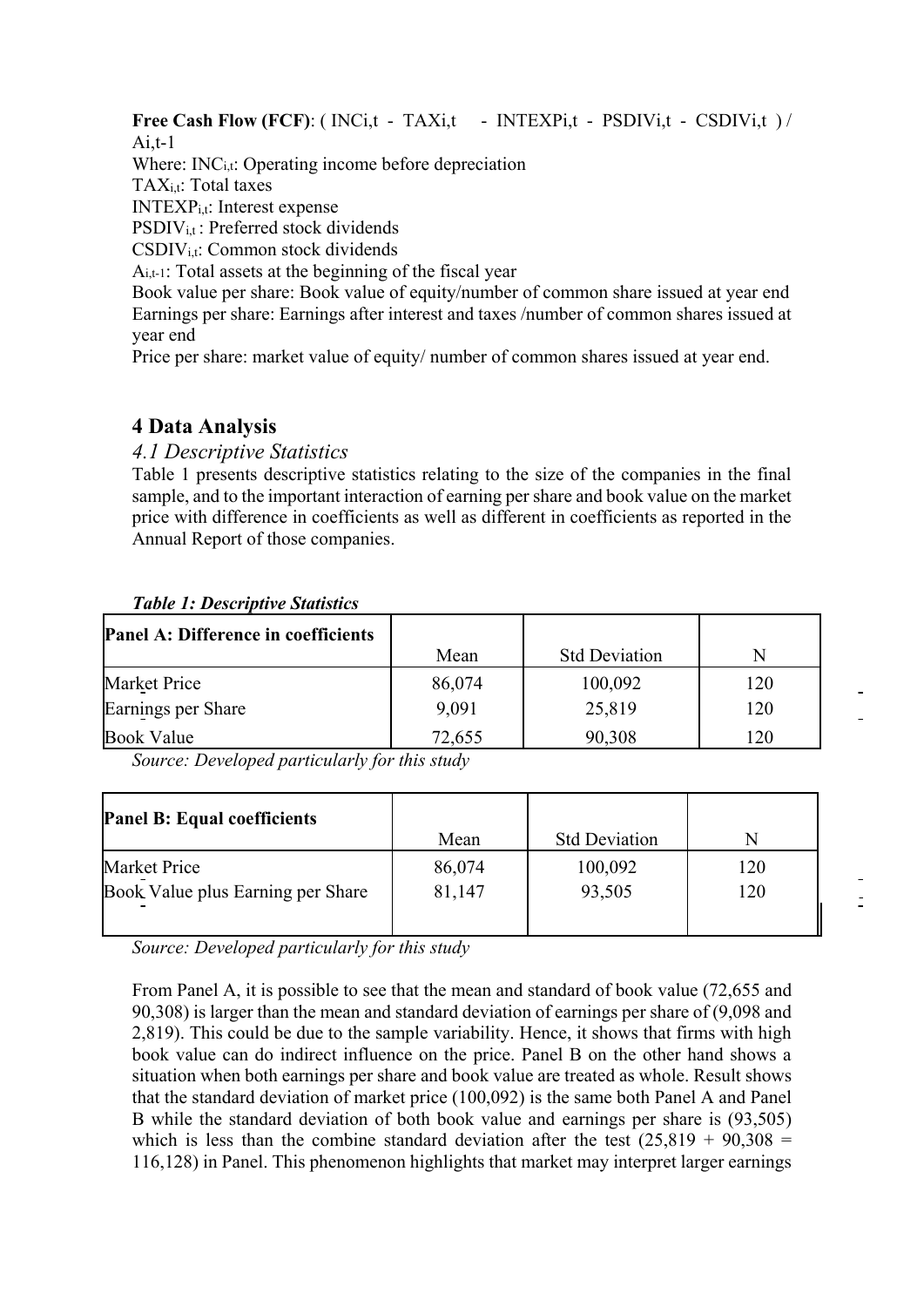gained by firms may contain some effect from earnings management (Whelan and Mcnamara, 2004)

# *4.2 There exist strong interactive effects of Earnings per share than Book Value on market price if and only if the coefficients are difference.*

Before proceeding with the regression analysis of the pooled sample, the data was analyzed to determine whether it satisfied the assumption of Multi variable regression, which according to assumption the following model will be presents and tested. The preference for price model is based on Kothari and Zimmerman's (1995) argument that the slope or earnings response coefficients were substantially less biased in price model than in return model. This model has been widely used in the literature (e.g., Landosman, 1986; Barth, 1991; Eccher et al., 1996; Burgstahler & Dichev, 1997; Collins et al., 1997).

*Table 2: Results from First Group Assumptions Test with Default Method in SPSS*

|                   |        |              | Unstandardized standardized |       |      |                | Confidence interval |             |         |      |                      |            |
|-------------------|--------|--------------|-----------------------------|-------|------|----------------|---------------------|-------------|---------|------|----------------------|------------|
|                   |        | Coefficients | Coefficients                |       |      | of 95,0% for B |                     | Correlation |         |      | Collearity statistic |            |
|                   |        | Std          |                             |       |      | Lower          |                     | Zero        |         |      |                      |            |
| Model             | В      | Error        | Beta                        |       | Sig. | limit          | Upper limit         | order       | Partial | part | Tolerance            | <b>FIV</b> |
| 1 (Constante)     | 73,712 | 11,697       |                             | 6,302 | ,000 | 50,547         | 96,877              |             |         |      |                      |            |
| Earning per       | l.485  | .041         | ,306                        | 3,471 | ,001 | ,509           | 1,860               | ,305        | ,306    | .306 | 1,000                | 1,000      |
| Share             |        |              |                             |       |      |                |                     |             |         |      |                      |            |
| <b>Book Value</b> | 522    | ,098         | ,520                        | .225  | 822  | $-171$         | ,215                | ,514        | .52'    | ,002 | 1,000                | $1{,}000$  |

**Panel A: Difference in Coefficients**

a. Variable dependent: Market Price

| Modelo      | Unstandardized |        | standardized |          |      | Confident interval |         |         |                |         |                             |            |
|-------------|----------------|--------|--------------|----------|------|--------------------|---------|---------|----------------|---------|-----------------------------|------------|
|             | Coefficients   |        | Coefficients |          |      | of 95,0% for B     |         |         | Correlation    |         | Statistical<br>collinearity |            |
|             |                |        |              |          |      |                    |         |         |                |         |                             |            |
|             |                | Std    |              |          |      | Lower              | Upper   | Zero    |                |         | Tolerance <sup>l</sup>      |            |
|             | B              | Error  | Beta         | t        | Sig. | limit              | limit   | order   | <b>Partial</b> | part    |                             | <b>FIV</b> |
| (Constante) | 96,485         | 12,084 |              | 7,985    | ,000 | 72,556             | 120,414 |         |                |         |                             |            |
| Book Value  | $-.128$        | ,098   | $-.120$      | $-1,311$ | .192 | $-322$             | ,065    | $-.120$ | $-120$         | $-.120$ | 1,000                       | 1,000      |
| Earning     |                |        |              |          |      |                    |         |         |                |         |                             |            |
|             |                |        |              |          |      |                    |         |         |                |         |                             |            |
|             |                |        |              |          |      |                    |         |         |                |         |                             |            |

#### **Panel B: Equality in Coefficients**

a. Variable dependent: Market Price *Source: Developed particularly for this study*

Coefficients determination in Panel A indicates that earnings per share and book value per share explain the variation in market price. From the unstandardized coefficients, the beta for the earnings per share (1,485) is larger than the beta weight of the book value (0, 522). The significant level of the coefficients of each variable of and its comparison with the coefficients significant level of error (0.05) will be approved at the 95 percent of confidence level.

The coefficient of earnings per share ( $\alpha_1$ = 1,485) and are positive and significant (0.041) while the coefficient of book value per share ( $\alpha$ <sub>2</sub>= 0.522) but it significance level is 0.098 which is above the required level of significant of 0.05. Thus, the results support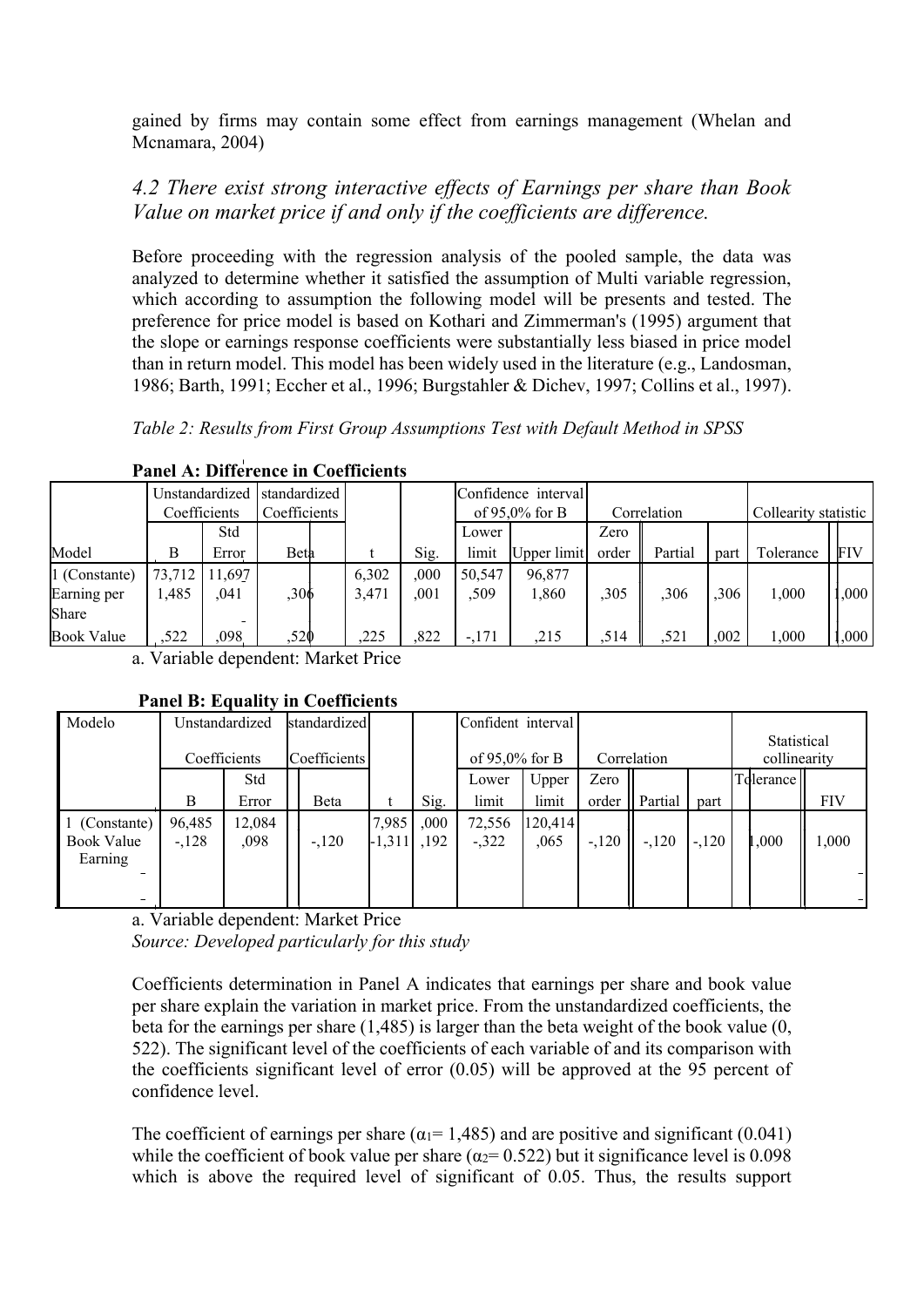proposition 1 that there exist a strong interaction of the earning per share on share prices with difference in coefficients while book value remains insignificant. This result is consistent to the previous studies of Anandarajan et al. (2006)

In Panel A, it is possible to conclude that, the unstandardized coefficients reduce as more independence variables are added in the regression. Also, the unstandardized coefficient of the earning per share is difference from those of the standardized coefficient where as the unstandardized coefficients and standardized coefficients of book value are almost the same. The reason for the difference in the unstandardized coefficient and standardized coefficient  $(1,185-0,306 = 0,878)$  is explain by their standard deviation. This imply that the standard deviations for earning per share are not similar for both unstandardized coefficients and the standardized coefficient while those of book value remain the same (i.e. std deviation is 1). Hence, earnings per share contribute more on the market price relatively to book value. Further evidence can be analysis from their t-value and the significant values of the T- Statistics which is associated with beta weight which also correspond to the part and partial correlation of the another part of the table. Only earnings per share is significant (0,001) because it is less than the threshold of 95% confidence interval or  $p=0.05$  while book value is insignificant  $(0.098)$  greater than the threshold of 95% confidence interval or p=0.05. This result shows that earnings per share contribute stronger to the interaction on market price. Lastly, the confident interval associate with the unstandardized beta weight. Notice that there is a big gap between the lower limit and the upper limit for both earning per share (0,509 to 1,860) and book value (-1,171 to 0,215) although the limit of earning per share are positive. The part correlation is the correlation between the independent variable and the dependent variable. Also, in Panel A notice that earnings per share has a part correlation of 0,306 which means depending on the variance share between the earnings and book value, the correlation between earnings per share and share price is 0,306 while book value part correlation with market price is 0,002.

The results from Panel B, show that when the coefficients of earnings and book value are equal as assumed, both variables turn to have a negative and insignificant effects on the inter-action on market price. From the data, both the standardized and unstandardized coefficients represent a negative number (ie,-1,28 and -120) with significant level of 0,098 above the required level of 0,05. Analysis from the t-value and the significant values of the T- Statistics which is associated with beta weight which also correspond to the part and partial correlation of the table is -1,311 for the t-value and 0,192 for the level of insignificant. Therefore, the result of our t-statistics favor the constrained model with difference in coefficients which prove proposition 1.1 to be false hence, add reasonable evident to proposition1 that, earning per share has stronger interaction on market price than book value per share. First, it was necessary to test for the difference and the equality in coefficients as shown in Panel A and Panel B using the t-test before comparing the significance increment in the R2

*Table 3: Results from First Group Assumptions Test with Default Method in SPSS comparing the R2*

**Panel C: Model Summary<sup>b</sup> with Difference in Coefficients Pi,t =**  $\alpha$ **0 +**  $\alpha$ **1 BVi,t +**  $\alpha$ **2**  $EPSi.t + ei.t$ 

| <b>Model</b> | R | $\mathbf{R}^2$ | Adjusted $\mathbb{R}^2$ | Std                 | error   Durbin- |
|--------------|---|----------------|-------------------------|---------------------|-----------------|
|              |   |                |                         | associated          | Watson          |
|              |   |                |                         | with $\mathbb{R}^2$ |                 |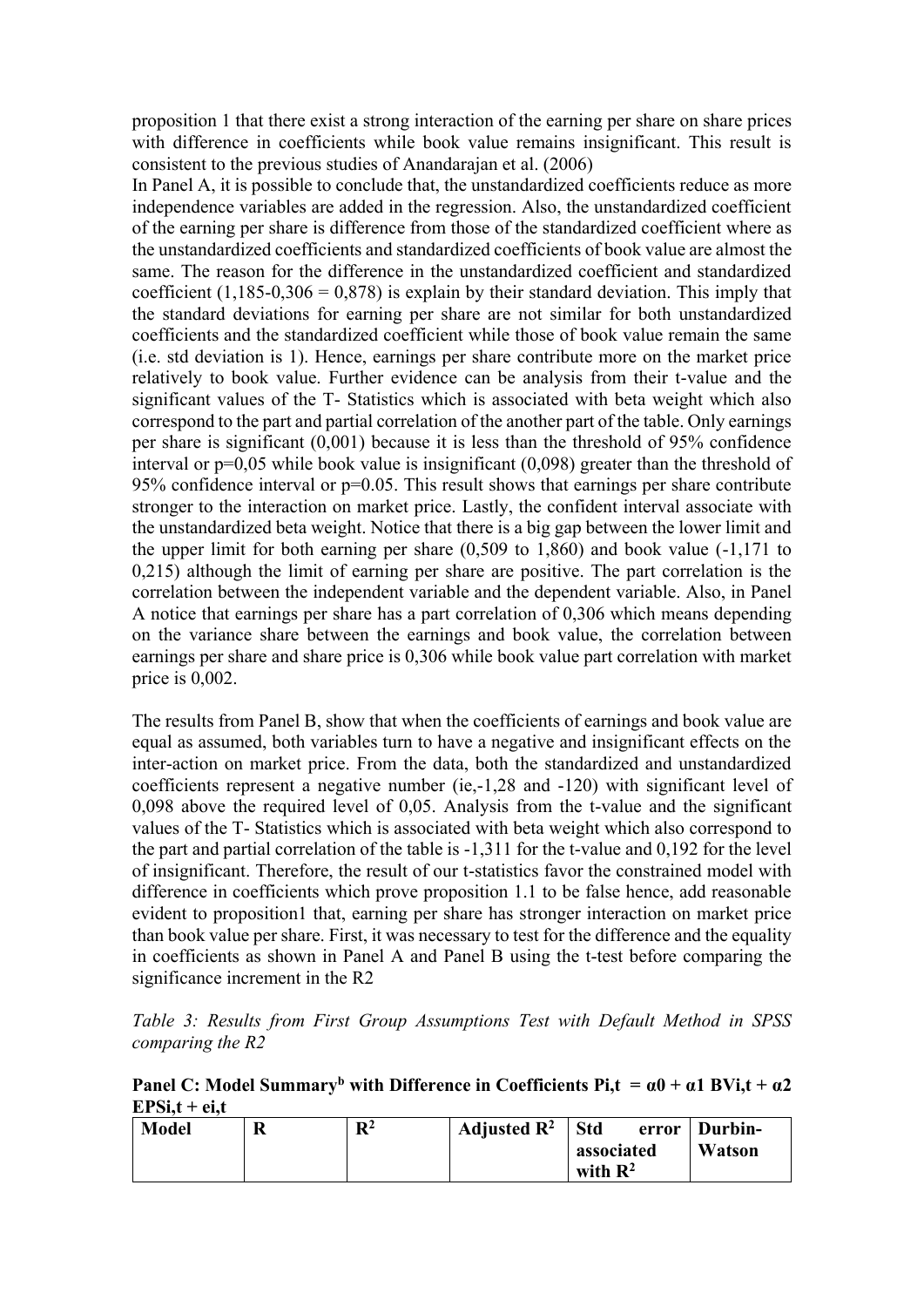| .)t    | -<br>$\overline{4}$<br>w.<br>. . | .<br>$\mathbf v$ | .007<br>$V -$<br>v.i | $\Omega$<br>2,102 |
|--------|----------------------------------|------------------|----------------------|-------------------|
| $\sim$ | . .                              | - -<br>. .       | $\sim$ 1             |                   |

a. Variables predictoras: (Constante), Book Value, Earning per Share b. Variable dependiente: Market Price

**Panel D: Model Summary<sup>b</sup> with Equality in Coefficients Þit =**  $\alpha$ **0 +**  $\alpha$ **1(Ė) + eit where**  $\dot{\mathbf{E}} = (\mathbf{B} \mathbf{V} \mathbf{it} + \mathbf{E} \mathbf{P} \mathbf{S} \mathbf{it})$ 

| <b>Model</b> | R | $\mathbf{R}^2$ | Adjusted $\mathbb{R}^2$ | <b>Std</b><br>error<br>associated<br>with $\mathbb{R}^2$ | Durbin-<br>Watson |
|--------------|---|----------------|-------------------------|----------------------------------------------------------|-------------------|
|              |   | 0,659          | 0,626                   | 19.876                                                   | 201<br>4.401      |

a. Variables predictor: (Constant), Book Value plus Earning per Share b. Variable dependent: Market Price

The result from Panel C appears to support the claim that earnings per share has a stronger inter-active effect on market price than book value with difference in coefficients. While Panel D prove that the coefficient of Book Value and Earning per Share are equal *if and only if* R2 of the unconstrained equation is significantly larger than the R2 for the constraint equation i.e.  $(\dot{R}2 > R2)$  is false, resulting from the fact that,  $R^2 = 0.806$  in Panel C of the constrained equation is significantly larger than the  $\dot{R}^2 = 0.723$  in Panel D of the unconstrained equation. Hence, adding evident that earnings per share has a stronger interactive effect on market price than book value with difference in coefficients

### *Model specification tests*

From the table, Durbin-Watson shows that testing hypothesis, there must be serious correlation with the data. In order to test this correlation, I use the rule that says the Durbin-Watson value should be lesser than 1,5 to 2,5. So any Durbin-Watson value within this range does not show any correlation. But in this case, we have 2,102 for Panel C and 2.281 for Panel D which show that there is no autocorrelation in the residuals from the regression analysis. Furthermore, to determine whether there are model specification problems, tests are run on the full model for this study to detect problems with multicollinearity, and heteroscedasticity. An assessment of the Durbin-Watson statistics for the full models indicates that the residuals are not auto-correlated. There do not appear any major problem with multicollinearity because there is no high R-squared with few significant t-statistics, and there are no correlations greater than 0.8. Because the variance inflation factors (VIFs) are less than 1.248 in all cases, it appears that there is not a multicollinearity problem.

| Model      | Unstandardized<br>Cofficients |               | standardized<br>Cofficients | t     | Sig.           | Confident<br>interval of 95,0%<br>for $B$ |                | Correlaciones |         |             |
|------------|-------------------------------|---------------|-----------------------------|-------|----------------|-------------------------------------------|----------------|---------------|---------|-------------|
|            | B                             | Std<br>Errors | Beta                        |       |                | Lower<br>limit                            | Upper<br>limit | Orden<br>cero | Parcial | Semiparcial |
| (Constant) | 75,309                        | 9,269         |                             | 8,125 | $\overline{0}$ | 56,954                                    | 93,664         |               |         |             |

*Table 4: Results from First Group Assumptions Test with Stepwise Method in SPSS* **Panel E: Application of stepwise method**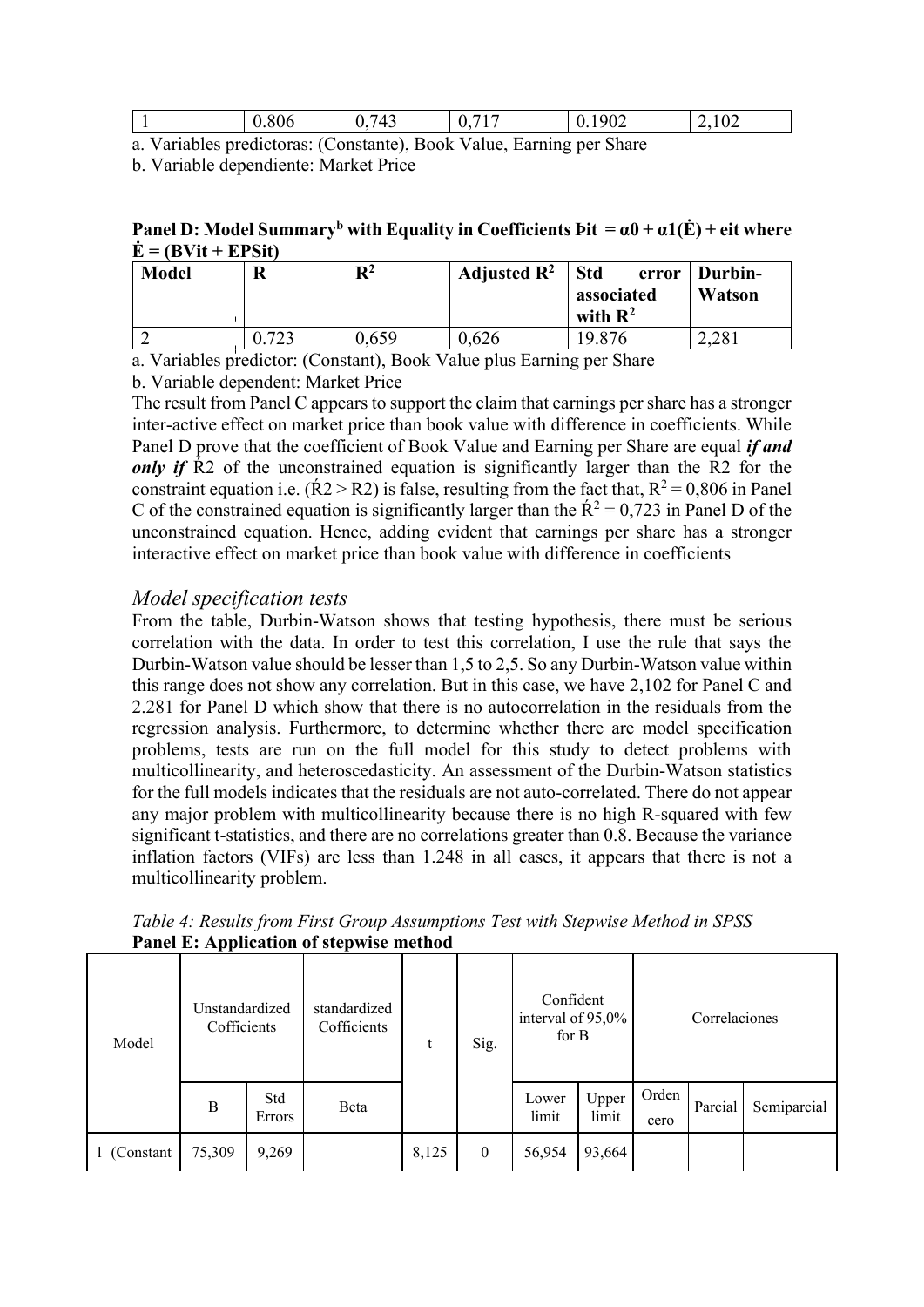| Earnings per<br>share | 1,183 | 0,34 | 0,305 | 3,482 | 0,001 | 0,51 | 1,856 | 0,305 | 0,305 | 0,305 |
|-----------------------|-------|------|-------|-------|-------|------|-------|-------|-------|-------|

a. Variable dependent: Market Price

Furthermore, applying stepwise method in the regression automatically eliminate the non statistical significant predictor (Book value) in the equation. That is, it looks in the correlation matrix and chooses the independent variables that have the larger Pearson correlation with the de-pendent variable. This process is done sequentially the until non statistical significant variable is eliminated (see panel E above: application of stepwise methods.

#### **Solution to Heteroscedastic,**

Sort the data set by Earnings and perform a Goldfeld-Quandt test for heteroscedasticity running regression using the subsamples of 15 companies with the smallest and the greatest earning per share. Dividing through by earnings equation (1) becomes

$$
P_{i,t'} EPS_{i,t} = \alpha_0 / EPS_{i,t} + \alpha_1 BV_{i,t'} EPS_{i,t} + \alpha_2 + e_{i,t'} EPS_{i,t}
$$
 (7)

With price-earnings ratio denote P/E, hypothesized to be a sample function of the reciprocal of earning with no intercept

*4.3 There exists a weak or adverse interactive effect of FCF on the relevance value on BV and EPS on the market price if and only if the coefficients are difference.*

|       | <b>Unstandardized</b><br><b>Cofficients</b> | standardized<br><b>Cofficients</b> |   |      |                | Confidence<br>interval of 95%<br>for B |               | Correlation |      | <b>Collearity</b><br>statistic |            |
|-------|---------------------------------------------|------------------------------------|---|------|----------------|----------------------------------------|---------------|-------------|------|--------------------------------|------------|
| Model | B                                           | Beta                               | m | Sig. | Lower<br>∟imit | <b>Upper</b><br>Limit                  | Zero<br>order | Partial     | part | Tolerance                      | <b>FIV</b> |

*Table 5: Results from First Group Assumptions Test with Default Method in SPSS*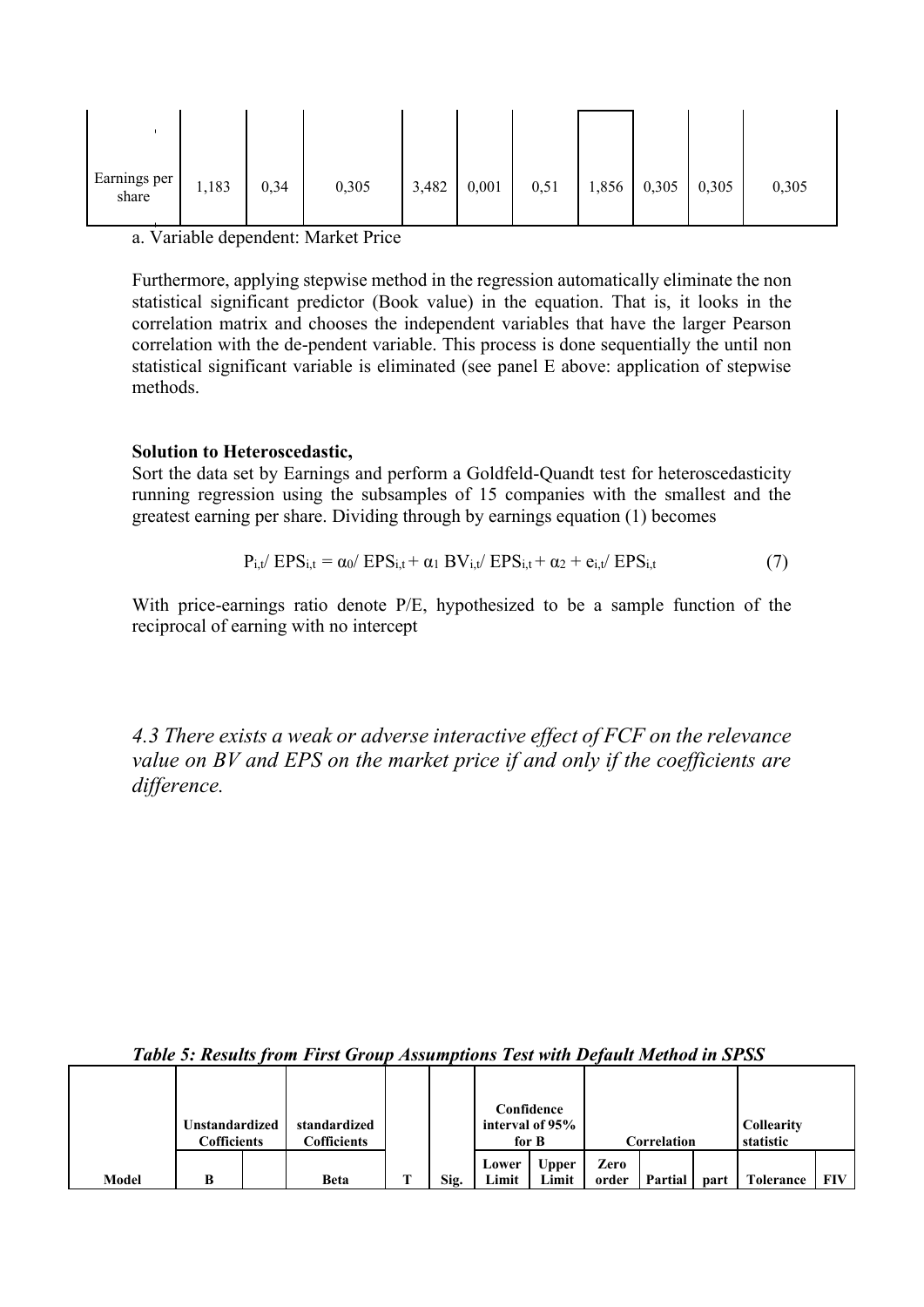|                              |          | <b>Std</b><br>Erro<br>r |          |       |          |          |        |       |       |       |  |
|------------------------------|----------|-------------------------|----------|-------|----------|----------|--------|-------|-------|-------|--|
| 1 (Constant)<br>Earnings per | 72,205   | 12,96                   |          | 5,969 | $\theta$ | 50,547   | 96,877 |       |       |       |  |
| share<br>Book Value per      | 1,217    | 0,021                   | 0,314    | 3,474 | 0,001    | 0,506    | 1,845  | 0,312 | 0,306 | 0,306 |  |
| share<br>FCF attributable    | 0,193    | 0,057                   | 0,021    | 0,234 | 0,822    | $-0,171$ | 0,217  | 0,114 | 0,021 | 0,021 |  |
| to equity                    | 0,042    | 0,035                   | 0,185    | 0,044 | 0,082    | 0,324    | 2,971  | 0,123 | 0,011 | 0,011 |  |
| EPS*FCF                      | $-4,652$ | 0,087                   | $-5,056$ | 0,678 | 0,039    | 0,185    | 3,001  | 0,896 | 0,034 | 0,034 |  |
| $BV * FCF$                   | $-7,74$  | 0,092                   | $-9,321$ | 0,943 | 0,975    | 0,023    | 2,034  | 1,321 | 0,562 | 0,562 |  |

a. Variable dependent: Market Price

Table 5 simply shows the interaction of the entire model. Result shows that the coefficient determination indicates the significant on the variability in market price and compares them with the level of error (0.05), will be approved at the 95%of confidence level. The coefficients of earnings ( $\alpha_1$ = 1,217) is significant and positive with 0,021. This demonstrates that earnings are able to influences share prices despite the presence of free cash flow in the model. Similarly, the coefficient relevant value of the book value ( $\alpha_2$  = 0,183) is positively insignificant with 0,099. Hence, the value of  $\alpha$ 1 and  $\alpha$ 2 add support to proposition 1. Clearly, FCF \* EPS and FCF \* BV reflex a negative interaction on market price as it is reveal in their coefficients (as  $\alpha_4 = -4,652$  and  $\alpha_5 = -7,740$ ) with insignificance level of 0,087 for  $\alpha_4$  and 0,092 for  $\alpha_5$ . However, the coefficient of earnings and book value decreases when free cash flow was introduced in the model. A good look of this decreased is explain in figure 4 below. Using the step-wise method will automatically eliminate the dominated variables which result will be similar with the result obtained in Proposition 1. Hence, this result support Proposition 2 which illustrate that there exist a weak or adverse interactive effects of Free cash flow on the relevance value of the book value and earnings per share on the market price. Also, proposition 2.1 is just a repeat of 1.1. Results from proposition 2.1 will have similar characteristics of 1.1. Lastly, it is possible to see that as more independence variables are added in the model, the coefficients reduce and the contribution of each independent variable reduces on the market price reduces. To see this, notice from Panel A of table 2, the coefficients of earnings per share ( $\alpha_1$ =1,485) and book value ( $\alpha_2$  = 0,522) decreased by 0,268 and 0,329 respectively when free cash flow was introduced in model 3 above.

|                       | <b>Earning per</b> | Adjusted   Market |       |
|-----------------------|--------------------|-------------------|-------|
| $BV$ it = EPSit - Dit | share              | book valve        | Price |

*Table 6: Correlation between book value, earnings per share and market price*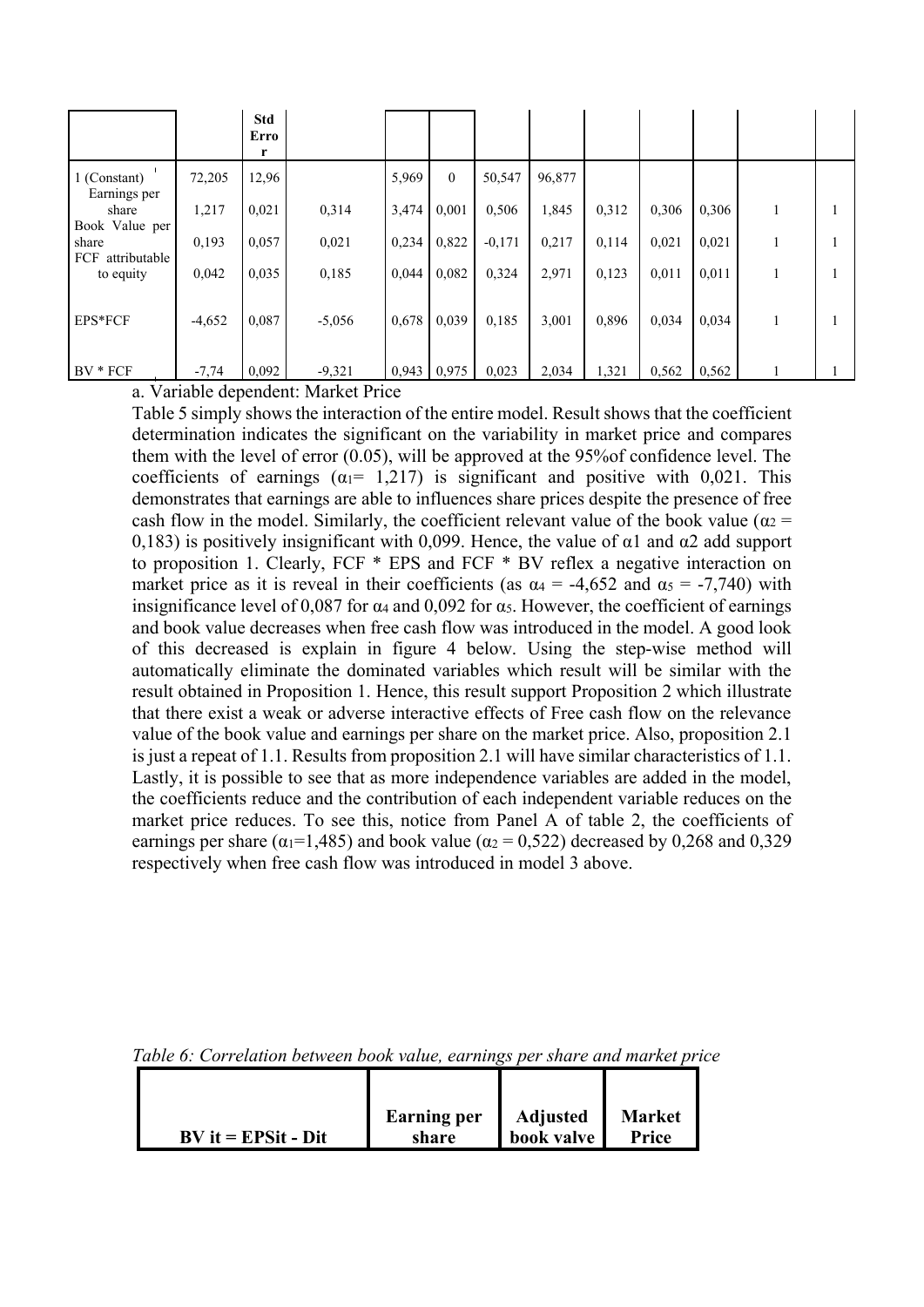| Earning<br>per<br>Share          | Pearson<br>correlation<br>Sig. (bilateral)<br>N            | 120                               | $1,000$ <sup>**</sup><br>0<br>120 | $,305***$<br>0,001<br>120 |  |  |  |
|----------------------------------|------------------------------------------------------------|-----------------------------------|-----------------------------------|---------------------------|--|--|--|
| Adjusted<br><b>Book</b><br>value | Pearson<br>correlation<br>Sig. (bilateral)<br>$\mathbf N$  | $1,000$ <sup>**</sup><br>0<br>120 | $\mathbf{1}$<br>120               | $,305***$<br>0,001<br>120 |  |  |  |
| Market<br>Price                  | Pearson<br>correlation<br>Sig. (bilateral)<br>N            | ,305**<br>0,001<br>120            | $,305***$<br>0,001<br>120         | 1<br>120                  |  |  |  |
|                                  | **. The correlation significant level is 0,01 (bilateral). |                                   |                                   |                           |  |  |  |

Source: Developed particularly for this study.

It is important to note that table 6 shows, the correlation of book value, historical earning per share and the market price. The findings show that all the variables are highly statistical significant and less than 0.01. They are highly associated with each other, i.e., book value is perfectly correlated with the historical earnings per share (representing a Pearson correlation of 1). Therefore, book value is positively correlate with price (representing a Pearson correlation of 0.305) as long as the effects of aggregate EPS are not offset by the effect of the aggregate dividend.

# **5. Conclusions**

The results from the first model of assumptions indicated that there is a positive and significant relationship between earning per share with market price than book value. This means that an in-crease in earnings per share will result in an increase in stock price and vice versa. This means that changes in earnings will result in paralleled changes in stock price of the firm. So we can say that earning per share plays a big role in the evaluation of the firm. It is worth noting that earning per share in comparison to book value per share has higher explanatory power. Shamy and Kayed (2005) have stated that earning accounting is considered as a source of information and is used by many investors and analysts in financial markets, be-cause it allows them to gain a true picture of the firm`s performance and helps them in their evaluations. According to accrual accounting, the value of companies is a function of their future performance which has a close relationship with earning (Shamy and Kayed , 2005). Secondly, model 2 indicated that free cash flow reduce the effect of interaction on the relevance value of earning per share and book value on market price. This means that free cash flow re-duce the explanatory power or the relevancy of earning per share for forecasting the price per share. According to the results in Table 2, earning per share variable has entered in the model with a positive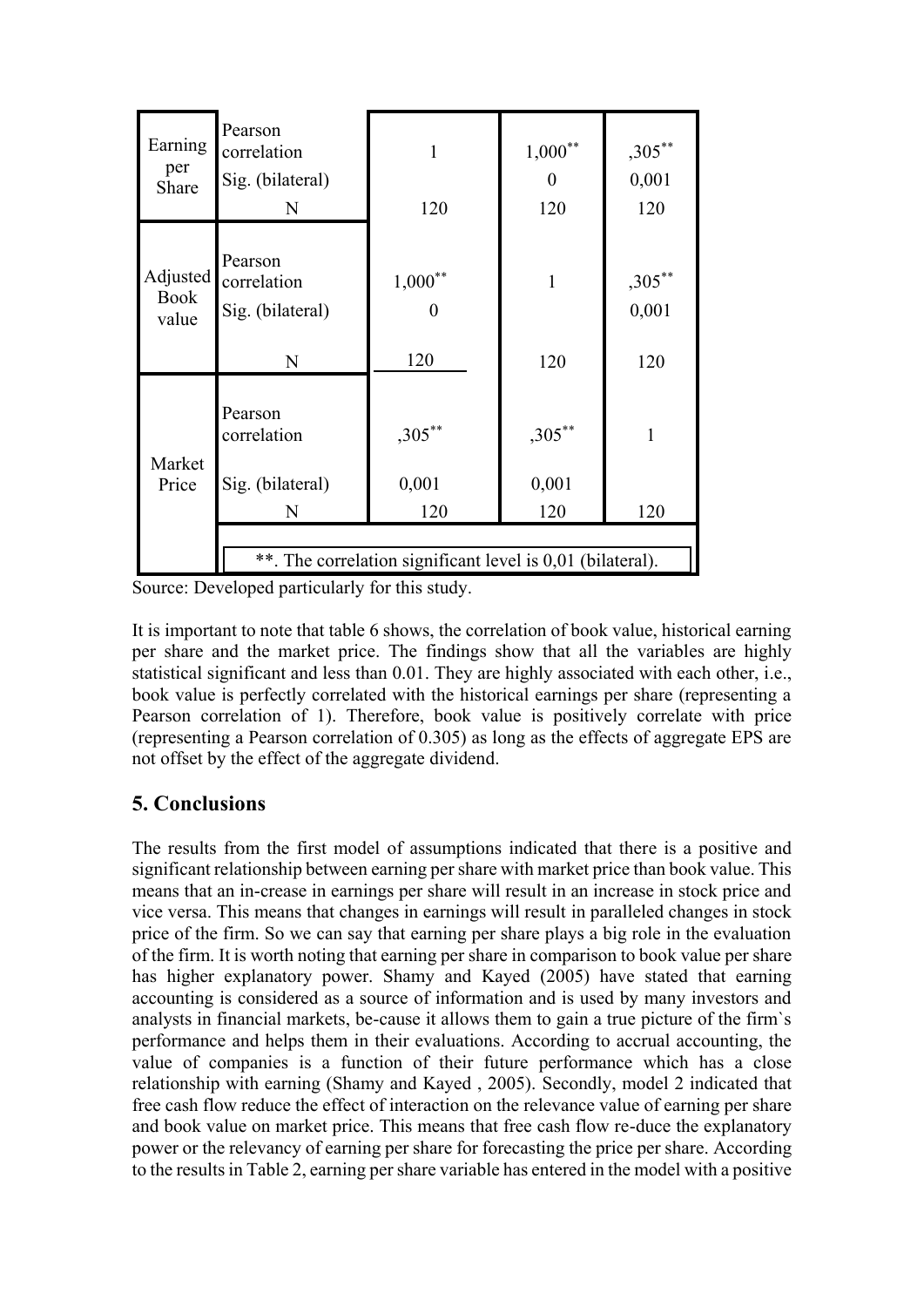coefficient, which reflects the market´s reaction o earning per share in the absence of free cash flow. The free cash flow of earning per share reduces when the free cash flow was introduced. In other word, the explanation power of earning per share reduces as long as additional independent variables are added. Whelman (2004) has expressed that when the managers manipulate earnings by accrual items, the earning figure cannot be considered as a reliable indicator for evaluating the performance of the firm. Also, Ralman and Saleh, (2009), illustrated that when manager of firms with low free cash flow manipulate earnings, this figure cannot reflects the firm´s performance correctly and so its credibility will be reduced. In sum, the free cash flow will result in the reduction of the explanatory power of earning per share. Although book value is insignificant in the model, based on the reasoning of Ralman and Saleh, (2009), free cash flow reduce the value relevance of book value per share on the market price. Thus, its explanatory power or relevancy of book value per share for forecasting stock price reduces. According to the results shown in Table 2 the book value per share is positive when introduced into the model although the level of significant was above the required 0.05, which reflexes the market´s reaction to book value per share in the absence of free cash flow.

In proposition 2, the introduction of the free cash flow of book value result into a negative and insignificant coefficient. This shows that the market´s reaction to book value per share is ad-verse when free cash flow is available. The negative effect of low FCF supports the free cash flow hypothesis that argues managers of firms with high FCF but low growth opportunity tend to make non-wealth-maximizing investment. To cover this activity, managers use accounting accruals to manage earnings (Rahman and Saleh, 2009). As a consequence, the value relevance of earnings and book value is lower in with low FCF compared to other firms. The decline in value relevance may be as result of market perception that firms with low FCF manage their earnings to increase its reported earnings and book value. Therefore, regulators must be aware that low growth may exist in companies with low FCF and should take appropriate measures to reduce the impact such problem. One of the ways is through corporate governance mechanisms. Good corporate governance practices would be able to monitor the management more effectively, particularly in situations when there is a conflict of interest between the managers and the owners (shareholders). In contrast to the analysis above, we try to show that book value can be associated with stock prices because of it it parsimoniously captures value relevant past earnings stream (flows). This result can be seen in Table 4, where book value is positively correlated with the market price.

### *2. Limitations of the study*

The study has a number of limitations which should be borne in mind when considering the findings summarized above. The total sample size (900 firm-years) of the London Stock Exchange data was relatively small when compared to samples analyzed in Jennings et al (2001), for example, used a sample of 2918 company-years of data. As a result, the yearly subsample was as small as 100 company-years and thus insufficient for a separate analysis of each year, once control variables were introduced. Nevertheless there is no reason to believe that annual results would have been different, since no evidence was found of significant intercept or slope differentials on an annual basis. Also, the residual error from the regression equation showed no pattern, which tends to suggest that there are no missing explanatory variables. Lastly, our study focus on free cash flow, and introducing it resulted to a reduction in earnings. However, if free cash flow was prohibited in the model, information would also be lost about the free cash flow periods chosen by listed UK companies.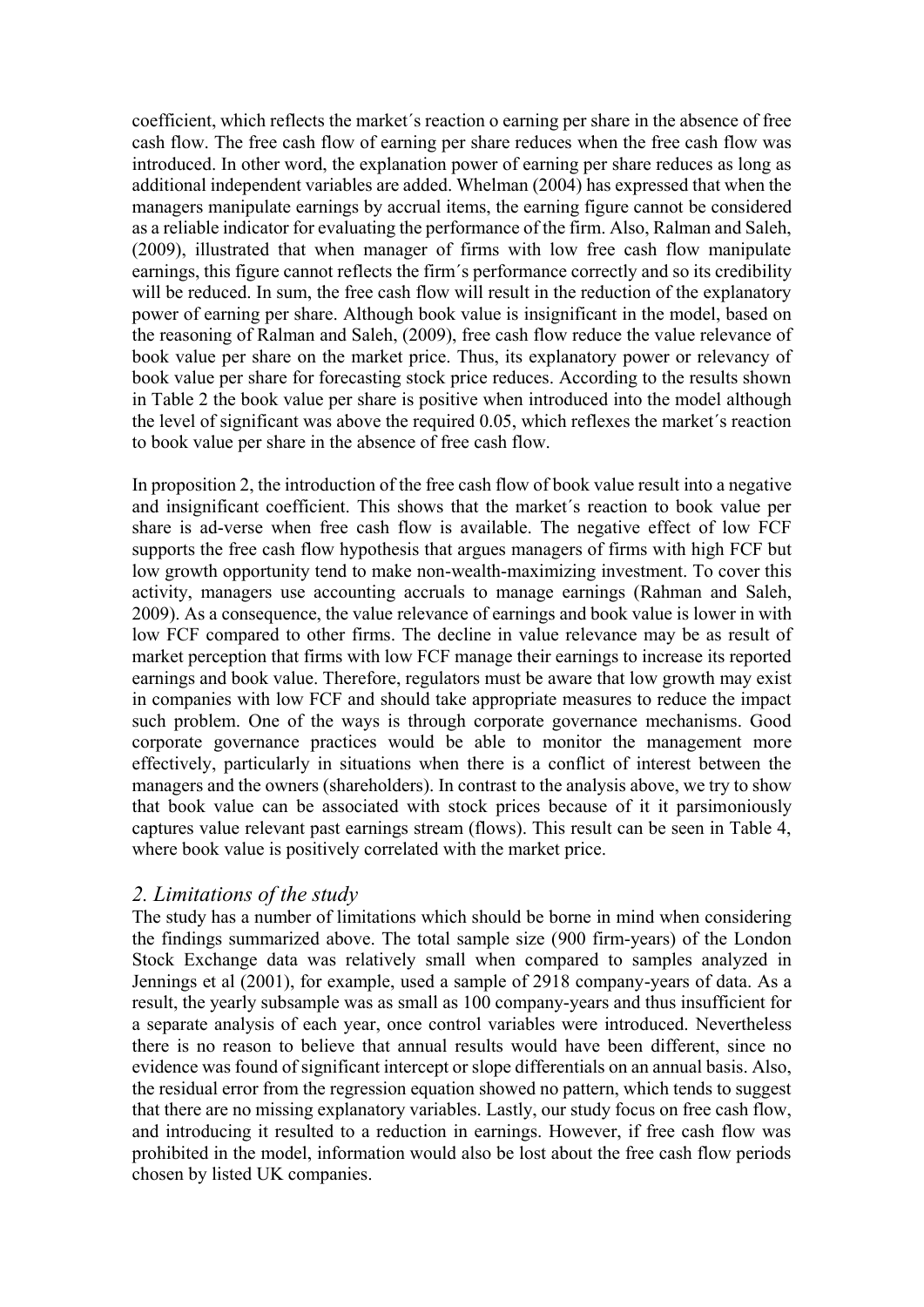### **Reference**

Anandarajan, A. Iftekhar,H. and Mccarthy,C. , 2006, The Role Of Earning and Book Values in Pricing Stocks: Evidence From Turkey, Advances in International Accounting,Vol.19,PP. 59-89

Ball, R., P. Brown (1968), An empirical evaluation of accounting income numbers, Journal of Accounting Research 6, 159-178.

Barth, M., W. Beaver, and W. Landsman, 1997, Relative valuation roles of equity book value and net Income as a function of financial health, Working paper, Stanford University.

Berger, P., E. Ofek, and I. Swary, 1996, Investor valuation of the abandonment option, Journal of Finacial Economics 42, 257-287.

Biddle, G.C., Bowen, R.M., and Wallace, J.S. (1997). Does EVA® beat earnings? Evidence on associations with stock returns and firm values. *Journal of Accounting and Economics, 24,* 301-336.

Burgstahler, D. and I. Dichev, 1997, Earnings, adaptation, and equity value, The Accounting Review 72, 187-215.

Burton G. Malkiel (2003), The efficient market hypothesis and its critics, Princeton University.

Cheng, C. Kenneth, A. Ferris, R. Hsieh, S, and Yuli, S., 2005, The Value Relevance Of Earn-ings and Book Value Under Pooling and Purchase Accounting , Advances in Accounting, Vol. 21, PP. 25-59

Claude, S., Kao, J. and Richardson, G. (2000) "The Equivalence of Dividend, Cash Flows and Residual Earnings Approaches to Equity Valuation Employing Ideal Terminal Value Expres-sions." Working Paper, University of Waterloo.

Collins, D. Maydew,W. and Weiss, I., 1997, Changes in the value- relevance of earning and book value over the forty years, Journal of Accounting and Economics, Vol. 24, PP. 39-67 .

Easterbrook, F. H. (1984) Two Agency-Cost Explanations of Dividends. *American Economic Review*, 74, 650-659.

Collins, D., Maydew, E., & Weiss, I. (1997). Changes in the value-relevance of earnings and book values over the past forty years. *Journal of Accounting and Economics, 24,* 39- 67.

Dechow, P.M. (1994). Accounting earnings and cash flows as measures of firm performance:

The role of accounting accruals. *Journal of Accounting and Economics, 18,* 3-42.

Francis, J., P. Olsson, and D.R. Oswald, 2000a, "Using mechanical earnings and residual in-come forecasts in equity valuation", Working paper, University of Chicago.

Graham, Benjamin and David L. Dodd, 1934, *"Security analysis", first edition, Mc-Graw* Hill, New York.

Goodwin, J. (2003). Longitudinal earnings value relevance and intangible assets: Evidence from Australian firms, 1975-99. Working paper, La Trobe University, Australia.

Heckel, K. S. and Livnat, J. (1992), Cash Flow and Security Analysis, Homewood, IL, Busi-ness One Irwin

Hoegh-Krohn, N.E.J., & Knivsfla, K.H. (2000). Accounting for intangible assets in Scand-inavia, the UK, the US, and by the IASC: challenges and a solution. *The International Journal of Accounting, 35,* 243-265.